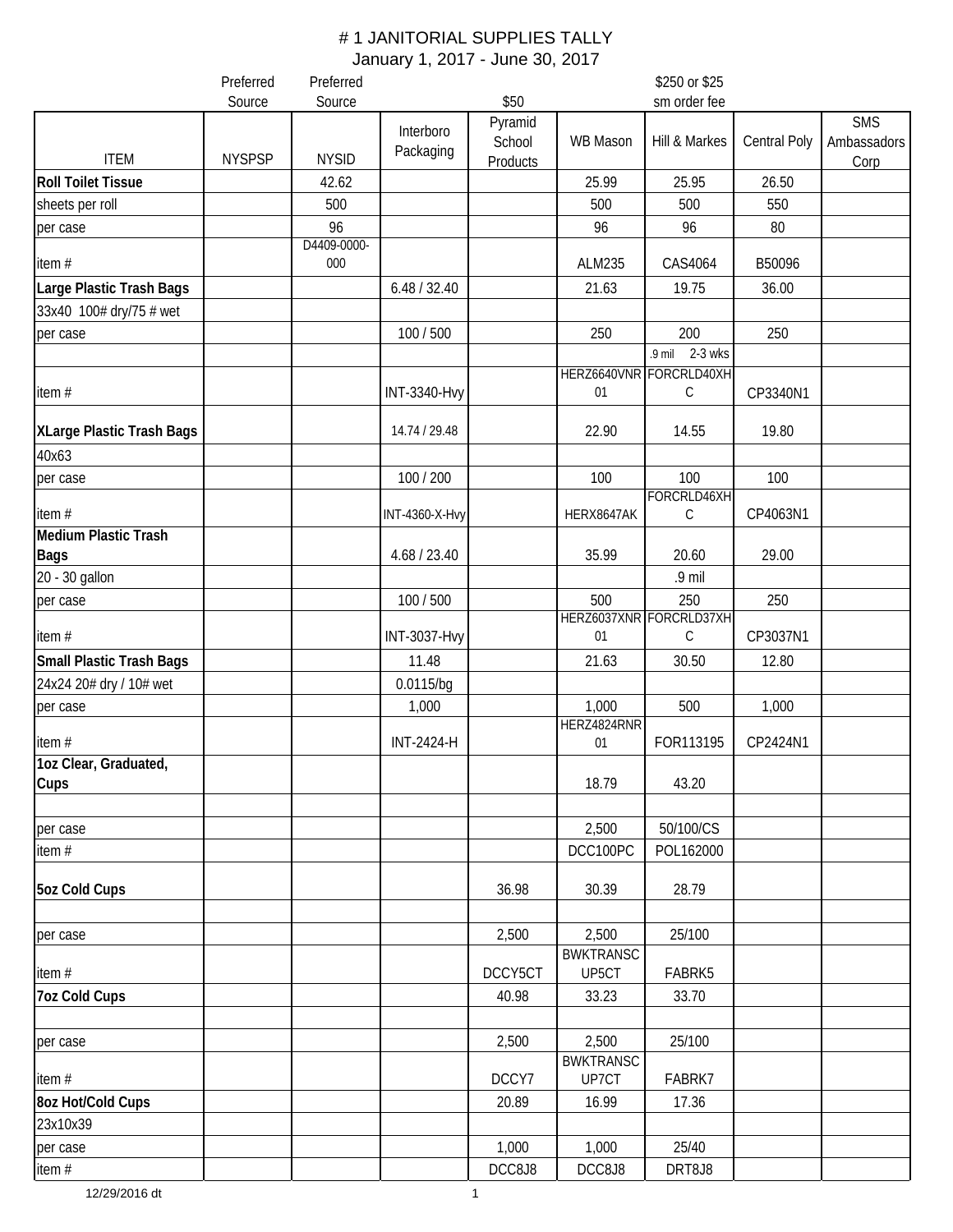|                                                 |               |              | Interboro | Pyramid                  |                    |                                 |                     | <b>SMS</b>  |
|-------------------------------------------------|---------------|--------------|-----------|--------------------------|--------------------|---------------------------------|---------------------|-------------|
|                                                 |               |              | Packaging | School                   | WB Mason           | Hill & Markes                   | <b>Central Poly</b> | Ambassadors |
| <b>ITEM</b>                                     | <b>NYSPSP</b> | <b>NYSID</b> |           | Products                 |                    |                                 |                     | Corp        |
| <b>Aerosol Furniture Polish</b>                 |               |              |           | 31.89                    | 28.09              | 28.95                           |                     |             |
|                                                 |               |              |           | Pledge                   |                    | Pledge                          |                     |             |
| per case                                        |               |              |           | 6/13.8 oz<br>DV095763074 | 6<br>DVO95763074   | 6/13.8 oz                       |                     |             |
| item#                                           |               |              |           | CT                       | CT                 | DIV95763074                     |                     |             |
| <b>Multi Surface Dusting &amp;</b>              |               |              |           |                          |                    |                                 |                     |             |
| Cleaning, Endust or equal                       |               |              |           | 61.69                    | 52.29              |                                 |                     |             |
| 32 oz                                           |               |              |           | Endust                   |                    |                                 |                     |             |
| per case                                        |               |              |           | $6/15$ oz                | 6                  |                                 |                     |             |
| item#                                           |               |              |           | ELB962592CT              | ELB96291CT         |                                 |                     |             |
| Wood Cleaner/Polish,                            |               |              |           |                          | <b>NO BIDS</b>     |                                 |                     |             |
| Orange Glo or equal                             |               |              |           |                          |                    |                                 |                     |             |
|                                                 |               |              |           |                          |                    |                                 |                     |             |
| Hardwood & Laminate                             |               |              |           |                          | <b>NO BIDS</b>     |                                 |                     |             |
| Floor, Orange Glo or equal                      |               |              |           |                          |                    |                                 |                     |             |
|                                                 |               |              |           |                          |                    |                                 |                     |             |
| <b>Stainless Steel Cleaner</b>                  |               |              |           | 28.99                    | 26.59              | 45.00                           |                     |             |
| 16-18 oz                                        |               |              |           | SprayPak                 |                    | 15 oz                           |                     |             |
| per case                                        |               |              |           | 12/18 oz                 | 12                 | 12                              |                     |             |
| item $#$                                        |               |              |           | 433-4111                 | BWK3474ACT         | <b>GNR844</b>                   |                     |             |
| Liquid Disinfectant /<br>Cleaner (non-abrasive) |               |              |           | 40.89                    | 38.39              | 41.65                           |                     |             |
|                                                 |               |              |           | 32 oz                    | 32 oz              | 32 oz                           |                     |             |
|                                                 |               |              |           | 8                        | 8                  | 8                               |                     |             |
| per case<br>item #                              |               |              |           | <b>PGC02287CT</b>        | <b>PGC02287CT</b>  | PNG 02287                       |                     |             |
|                                                 |               |              |           |                          | 16.39              | 15.75                           | 17.10               |             |
| Roll Paper Towel - White                        |               |              |           |                          | 85                 | 85                              | 85                  |             |
|                                                 |               |              |           |                          | 30                 | 30                              | 30                  |             |
| per case<br>item#                               |               |              |           |                          | CSD4073            | CAS4073A1                       | 6350                |             |
|                                                 |               |              |           |                          | 17.09              |                                 | 17.04               |             |
| <b>Roll Paper Towel - Brown</b>                 |               |              |           |                          |                    | 15.75                           |                     |             |
|                                                 |               |              |           |                          |                    | white                           | 350'                |             |
| per case                                        |               |              |           |                          | 12                 | 30/85                           | 8                   |             |
| item#                                           |               |              |           |                          | MRCP720N           | CAS4073A1                       | <b>P720N</b>        |             |
| <b>Brawny Paper Towel</b>                       |               |              |           | 54.98                    | 17.50              | 46.20                           |                     |             |
|                                                 |               |              |           | 44                       |                    |                                 |                     |             |
| per case                                        |               |              |           | 30<br><b>PGC88275CT</b>  | 32<br>HVN410130    | 30 / 44 sht<br><b>PNG 88275</b> |                     |             |
| item #                                          |               |              |           |                          |                    |                                 |                     |             |
| <b>Bleach</b>                                   |               |              |           |                          | 8.09               | 13.50                           |                     |             |
|                                                 |               |              |           |                          | gal                | concentrated                    |                     |             |
| per case                                        |               |              |           |                          | 6<br>KIK1100863504 | 3/121 oz                        |                     |             |
| item#                                           |               |              |           |                          | 2                  | CLX30966                        |                     |             |
| Oxiclean                                        |               |              |           | 57.28                    | 39.99              | 56.95                           |                     |             |
| $25$ lb                                         |               |              |           | 30 lb                    | 30 lb              | 30 lb                           |                     |             |
| per case                                        |               |              |           |                          | 1                  | 1                               |                     |             |
|                                                 |               |              |           | CDC332008401             | CDC332008401       | CDC332008401                    |                     |             |
| item #                                          |               |              |           | $\overline{2}$           | 2                  | $\overline{2}$                  |                     |             |
| Gloves - PF - Vinyl Exam                        |               |              |           |                          |                    |                                 |                     |             |
| (S)                                             | 35.00         | 39.35        | 24.00     | 22.20                    | 18.75              | 24.45                           |                     | 28.35       |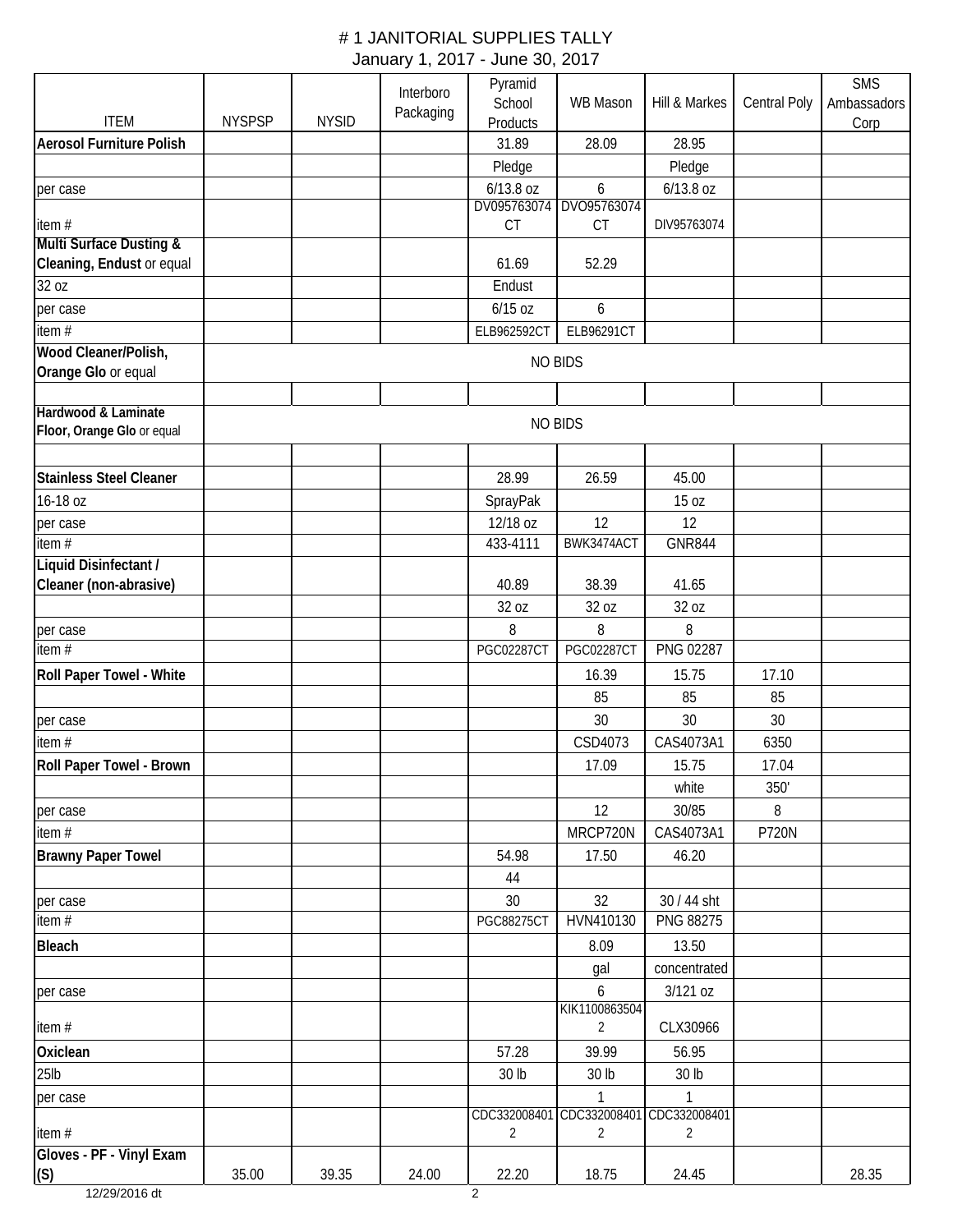|                                        |               |                           | Interboro                   | Pyramid       |                             |               |                     | <b>SMS</b>        |
|----------------------------------------|---------------|---------------------------|-----------------------------|---------------|-----------------------------|---------------|---------------------|-------------------|
|                                        |               |                           | Packaging                   | School        | <b>WB Mason</b>             | Hill & Markes | <b>Central Poly</b> | Ambassadors       |
| <b>ITEM</b>                            | <b>NYSPSP</b> | <b>NYSID</b>              |                             | Products      |                             |               |                     | Corp              |
|                                        | 10/100        | 1,000                     | 1,000                       | 10/100        | 10/100                      | 10/100        |                     | 1,000             |
| per case                               |               | C3318-0000-               | MedPride/Elara-             |               | <b>CSWVECPFG</b>            |               |                     |                   |
| item#                                  | NY-804.2      | <b>SMA</b>                | S-VPFG-E                    | <b>VSM200</b> | S                           | ISL102112     |                     | SHPFVINEXS        |
| Gloves - PF - Vinyl Exam               |               |                           |                             |               |                             |               |                     |                   |
| (M)                                    | 35.00         | 39.35                     | 27.00                       | 22.20         | 18.75                       | 24.45         |                     | 28.35             |
|                                        |               |                           |                             |               |                             |               |                     |                   |
| per case                               | 10/100        | 1,000                     | 1,000                       | 10/100        | 10/100                      | 10/100        |                     | 1,000             |
| item#                                  | NY-804.3      | C3318-0000-<br><b>MED</b> | MedPride/Elara-<br>M-VPFG-E | <b>VMD200</b> | <b>CSWVECPFG</b><br>M       | ISL102114     |                     | <b>SHPFVINEXM</b> |
| Gloves - PF - Vinyl Exam               |               |                           |                             |               |                             |               |                     |                   |
| (L)                                    | 35.00         | 39.35                     | 27.00                       | 22.20         | 18.75                       | 24.45         |                     | 28.35             |
|                                        |               |                           |                             |               |                             |               |                     |                   |
| per case                               | 10/100        | 1,000                     | 1,000                       | 10/100        | 10/100                      | 10/100        |                     | 1,000             |
|                                        |               | C3318-0000-               | MedPride/Elara-             |               | <b>CSWVECPFG</b>            |               |                     |                   |
| item#<br>Gloves - PF - Vinyl Exam      | NY-804.4      | LGE                       | L-VPFG-E                    | <b>VLG200</b> | L                           | ISL102116     |                     | SHPFVINEXL        |
| $(X-L)$                                | 35.00         | 39.35                     | 27.00                       | 22.20         | 18.75                       | 24.45         |                     | 28.35             |
|                                        |               |                           |                             |               |                             |               |                     |                   |
| per case                               | 10/100        | 1,000                     | 1,000                       | 10/100        | 10/100                      | 10/100        |                     | 1,000             |
|                                        |               | C3318-0000-               | MedPride/Elara-             |               | <b>CSWVECPFGX</b>           |               |                     | <b>SHPFVINEXX</b> |
| item $#$                               | NY-804.5      | <b>XLG</b>                | XL-VPFG-E                   | <b>VXL200</b> | L                           | ISL102118     |                     |                   |
| Gloves - PF - Latex (S)                | 54.47         | 48.04                     | 39.00                       | 33.40         | 25.50                       | 29.90         |                     | 38.15             |
|                                        |               |                           |                             |               |                             |               |                     |                   |
| per case                               | 10/100        | 1,000                     | 1,000                       | 10/100        | 10/100                      | 10/100        |                     | 1,000             |
|                                        |               | C3316-000-<br><b>SMA</b>  | MedPride/Elara<br>S-LPFG    | LSM5201       | <b>CSWLGPPFGS</b>           | ISL100212     |                     | <b>SHPFLTXS</b>   |
| item $#$                               | NY-801.2      |                           |                             |               |                             |               |                     |                   |
| Gloves - PF - Latex (M)                | 54.47         | 48.04                     | 39.00                       | 33.40         | 25.50                       | 29.90         |                     | 38.15             |
|                                        | 10/100        | 1,000                     | 1,000                       | 10/100        | 10/100                      | 10/100        |                     | 1,000             |
| per case                               |               | C3316-000-                | MedPride/Elara-             |               |                             |               |                     |                   |
| item#                                  | NY-801.3      | <b>MED</b>                | M-LPFG                      | LMD5201       | <b>CSWLGPPFGM</b>           | ISL100214     |                     | SHPFLTXM          |
| Gloves - PF - Latex (L)                | 54.47         | 48.04                     | 39.00                       | 33.40         | 25.50                       | 29.90         |                     | 38.15             |
|                                        |               |                           |                             |               |                             |               |                     |                   |
| per case                               | 10/100        | 1,000                     | 1,000                       | 10/100        | 10/100                      | 10/100        |                     | 1,000             |
|                                        |               | C3316-000-                | MedPride/Elara-             |               |                             |               |                     |                   |
| item#                                  | NY-801.4      | LGE                       | L-LPFG                      | LLG5201       | <b>CSWLGPPFGL</b>           | ISL100216     |                     | SHPFLTXL          |
| Gloves - PF - Latex (X-L)              | 54.47         | 48.04                     | 39.00                       | 33.40         | 25.50                       | 29.90         |                     | 38.15             |
|                                        |               |                           |                             |               |                             |               |                     |                   |
| per case                               | 10/100        | 1,000<br>C3316-000-       | 1,000<br>MedPride/Elara-    | 10/100        | 10/100<br><b>CSWLGPPFGX</b> | 10/100        |                     | 1,000             |
| item#                                  | NY-801.5      | XLG                       | XL-LPFG                     | LLX5201       | L                           | ISL100218     |                     | SHPFLTXXL         |
| Gloves - PF - Nitrile Exam             |               |                           |                             |               |                             |               |                     |                   |
| (S)                                    | 52.95         | 75.40                     | 31.80                       | 32.90         | 30.45                       | 39.60         |                     | 38.25             |
|                                        |               | 8 mil                     |                             |               |                             |               |                     |                   |
| per case                               | 10/100        | 500                       | 1,000                       | 10/100        | 10/100                      | 4/250         |                     | 1,000             |
|                                        |               | C3319-0000-               | Medhandler-S-<br>NPFG-E     |               |                             |               |                     |                   |
| item $#$<br>Gloves - PF - Nitrile Exam | NY-807.2      | <b>SMA</b>                |                             | <b>NSM400</b> | CSWNGPPFGS ISL103212AP      |               |                     | <b>SHPFNS</b>     |
| (M)                                    | 52.95         | 75.40                     | 31.80                       | 32.90         | 30.45                       | 39.60         |                     | 38.25             |
|                                        |               |                           |                             |               |                             |               |                     |                   |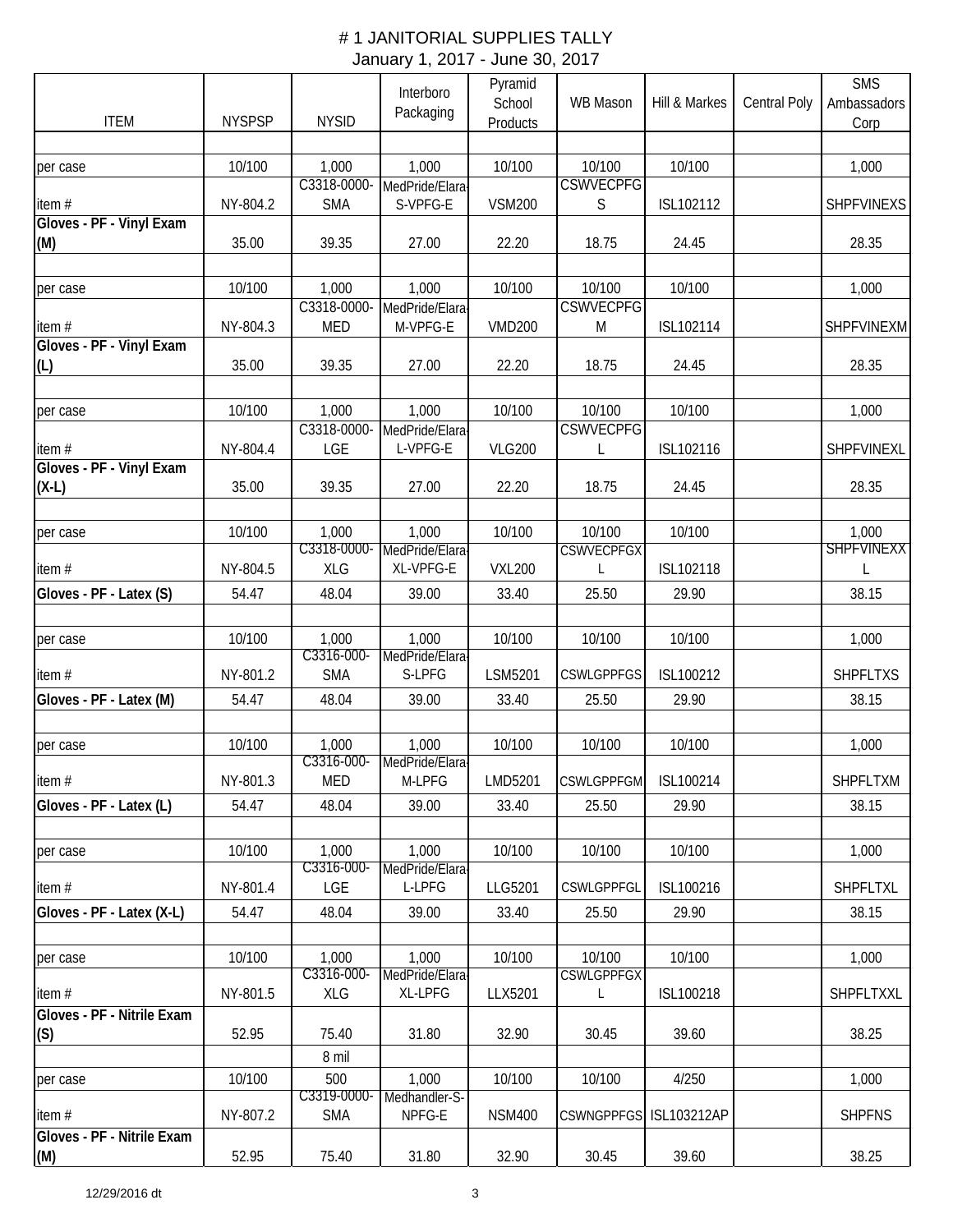|                                               |               |                    | Interboro                | Pyramid       |                     |                        |              | <b>SMS</b>          |
|-----------------------------------------------|---------------|--------------------|--------------------------|---------------|---------------------|------------------------|--------------|---------------------|
| <b>ITEM</b>                                   | <b>NYSPSP</b> | <b>NYSID</b>       | Packaging                | School        | <b>WB Mason</b>     | Hill & Markes          | Central Poly | Ambassadors         |
|                                               |               | 8 mil              |                          | Products      |                     |                        |              | Corp                |
| per case                                      | 10/100        | 500                | 1,000                    | 10/100        | 10/100              | 4/250                  |              | 1,000               |
|                                               |               | C3319-0000-        | Aurelia-M-               |               | <b>CSWNGPPFG</b>    |                        |              |                     |
| item#                                         | NY-807.3      | <b>MED</b>         | NPFG-E                   | <b>NMD400</b> | M                   | ISL103214AP            |              | <b>SHPFNM</b>       |
| Gloves - PF - Nitrile Exam                    |               |                    |                          |               |                     |                        |              |                     |
| (L)                                           | 52.95         | 75.40              | 31.80                    | 32.90         | 30.45               | 39.60                  |              | 38.25               |
|                                               |               | 8 mil              |                          |               |                     |                        |              |                     |
| per case                                      | 10/100        | 500<br>C3319-0000- | 1,000<br>Aurelia-L-NPFG- | 10/100        | 10/100              | 4/250                  |              | 1,000               |
| item#                                         | NY-807.4      | LGE                | E                        | <b>NLG400</b> |                     | CSWNGPPFGL ISL103216AP |              | <b>SHPFNL</b>       |
| Gloves - PF - Nitrile Exam                    |               |                    |                          |               |                     |                        |              |                     |
| $(X-L)$                                       | 52.95         | 75.40              | 31.80                    | 32.90         | 30.45               | 39.60                  |              | 38.25               |
|                                               |               | 8 mil              |                          |               |                     |                        |              |                     |
| per case                                      | 10/100        | 500                | 1,000                    | 10/100        | 10/100              | 4/250                  |              | 1,000               |
|                                               |               | C3319-0000-        | Aurelia-XL-              |               | <b>CSWNGPPFGX</b>   |                        |              |                     |
| item#                                         | NY-807.5      | <b>XLG</b>         | NPFG-E                   | <b>NXL400</b> | L                   | <b>ISL103218AP</b>     |              | <b>SHPFNXL</b>      |
| Plunger                                       |               |                    |                          | 3.23          | 2.88                | 4.60                   |              |                     |
|                                               |               |                    |                          |               |                     |                        |              |                     |
| per case                                      |               |                    |                          | ea            | ea                  | ea                     |              |                     |
| item#                                         |               |                    |                          | 280174        | <b>UNG9201</b>      | <b>BWK09201EA</b>      |              |                     |
| Toilet Brush w/Holder                         |               |                    |                          | 2.58          | 3.96                | 2.50                   |              |                     |
| per case                                      |               |                    |                          | ea            | per set             | ea                     |              |                     |
|                                               |               |                    |                          |               | RCP631000WE         |                        |              |                     |
| item#                                         |               |                    |                          | J506000       | RCP631100WE         | CONJ506000             |              |                     |
| Brooms, Corn Maid                             | 127.32        |                    |                          | 2.48          | 4.45                | 4.44                   |              |                     |
|                                               |               |                    |                          | 36"           |                     |                        |              |                     |
| per case                                      | 12            |                    |                          | ea            | ea                  | ea                     |              |                     |
| item#                                         | <b>NY-337</b> |                    |                          | 534           | BWK920YEA           | CONE502018             |              |                     |
| Brooms, Angled, 12"<br>Polypropylene Bristle, | 30.00         |                    |                          | 3.96          | 7.25                |                        |              | 39.95               |
|                                               |               |                    |                          |               |                     |                        |              |                     |
| per case                                      | 6             |                    |                          | ea            | ea                  |                        |              | ea                  |
| item #                                        | <b>NY-331</b> |                    |                          | 00402-12W     | Α                   |                        |              | <b>SHANGBR</b>      |
| Push Broom w/Non-Wood                         |               |                    |                          |               |                     |                        |              |                     |
| Handle - 2' wide                              |               |                    |                          | 13.89         | 17.99               |                        |              | 74.67               |
|                                               |               |                    |                          | Fiberglass    |                     |                        |              |                     |
| per case                                      |               |                    |                          | ea            | per set             |                        |              | ea                  |
|                                               |               |                    |                          | BH11008 &     | <b>BWK636 &amp;</b> |                        |              |                     |
| item#<br>Push Broom w/Non-Wood                |               |                    |                          | M106060       | BWK20424            |                        |              | SH <sub>2</sub> PSH |
| Handle - 4' wide                              |               |                    |                          |               |                     |                        |              | 82.15               |
|                                               |               |                    |                          |               |                     |                        |              |                     |
| per case                                      |               |                    |                          |               |                     |                        |              | ea                  |
| item $#$                                      |               |                    |                          |               |                     |                        |              | SH4PSH              |
| Air Deodorizer                                |               |                    |                          |               |                     | 23.75                  |              |                     |
|                                               |               |                    |                          |               |                     | qt                     |              |                     |
| per case                                      |               |                    |                          |               |                     | 12<br>SMZL2107012      |              |                     |
| item#                                         |               |                    |                          |               |                     |                        |              |                     |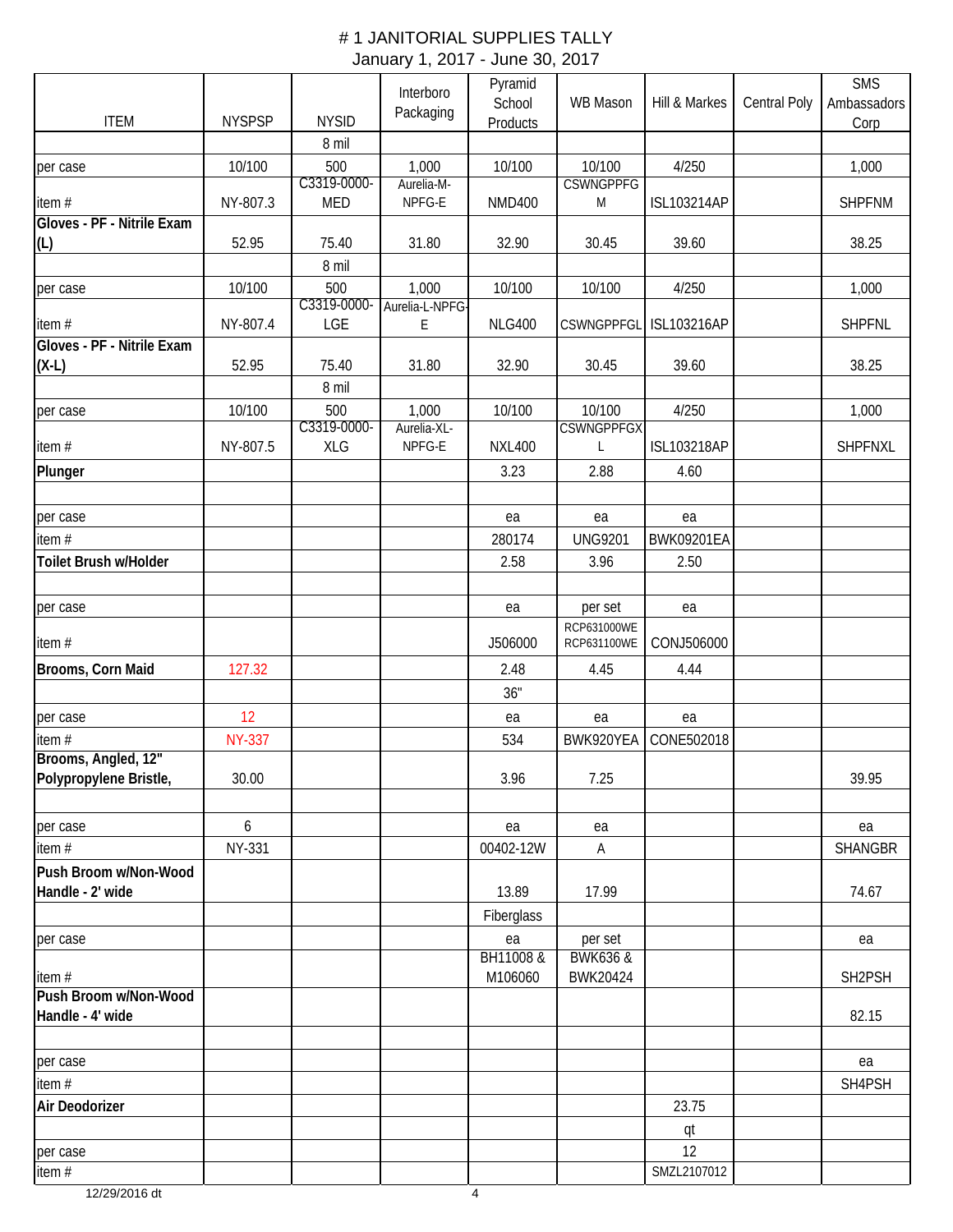|                                   |               |                    | Interboro | Pyramid<br>School | WB Mason          | Hill & Markes |              | <b>SMS</b>          |
|-----------------------------------|---------------|--------------------|-----------|-------------------|-------------------|---------------|--------------|---------------------|
| <b>ITEM</b>                       | <b>NYSPSP</b> | <b>NYSID</b>       | Packaging | Products          |                   |               | Central Poly | Ambassadors<br>Corp |
| Air Freshener - 9.7 oz            |               |                    |           |                   |                   |               |              |                     |
| Febreze Air Effects or equal      |               |                    |           | 34.99             | 24.09             |               |              |                     |
|                                   |               |                    |           | Febreeze          | Febreeze          |               |              |                     |
| per case                          |               |                    |           | 9/9.7 oz          | 9                 |               |              |                     |
| item#                             |               |                    |           | PGC31991          | <b>PGC45536CT</b> |               |              |                     |
| Air Freshener - 16.5 oz           |               |                    |           |                   |                   |               |              |                     |
| Chase or equal                    |               |                    |           | 25.85             |                   |               |              |                     |
|                                   |               |                    |           | Chase             |                   |               |              |                     |
| per case                          |               |                    |           | 12/16.5 oz        |                   |               |              |                     |
| item#                             |               |                    |           | 4104              |                   |               |              |                     |
| Odor Obsorbing Gel - 8 oz         |               |                    |           |                   |                   |               |              |                     |
| Natural Magic or equal            |               | 92.93              |           |                   | 4.29              |               |              |                     |
|                                   |               |                    |           |                   |                   |               |              |                     |
| per case                          |               | 24                 |           |                   | ea                |               |              |                     |
| item#                             |               | D4658-CITR-<br>000 |           |                   | DEL1011EA         |               |              |                     |
| <b>Universal Telescopic</b>       |               |                    |           |                   |                   |               |              |                     |
| <b>Window Squeege Pole</b>        |               |                    |           |                   | <b>NO BIDS</b>    |               |              |                     |
|                                   |               |                    |           |                   |                   |               |              |                     |
| <b>Bi-Level Deck Scrub Brush</b>  |               |                    |           |                   |                   |               |              |                     |
| - 10" w/60" wood Handle           |               |                    |           | 10.99             |                   |               |              |                     |
|                                   |               |                    |           | Greenwood         |                   |               |              |                     |
| per case                          |               |                    |           | $6$ / $ct$        |                   |               |              |                     |
| item#                             |               |                    |           | 284-101102        |                   |               |              |                     |
| 8oz Mop Head                      |               |                    |           | 31.08             |                   |               |              | 14.95               |
|                                   |               |                    |           | rayon             |                   |               |              |                     |
| per case                          |               |                    |           | 12                |                   |               |              | ea                  |
| item#                             |               |                    |           | RM3316\$          |                   |               |              | SHMPHD8             |
| 16oz Mop Head                     |               |                    |           | 35.88             | 17.59             | 9.20          |              | 17.50               |
|                                   |               |                    |           | rayon             |                   |               |              |                     |
| per case                          |               |                    |           | 12                | 12                | 3             |              | ea                  |
|                                   |               |                    |           |                   |                   | TUWDOL161P    |              |                     |
| item#                             |               |                    |           | RM3320\$          | SLD4600240        | K3            |              | SHMPHD16            |
| 20oz Mop Head                     |               |                    |           | 47.88             | 21.49             | 9.71          |              | 20.95               |
|                                   |               |                    |           | rayon             |                   |               |              |                     |
| per case                          |               |                    |           | 12                | 12                | 3             |              | ea                  |
|                                   |               |                    |           |                   |                   | TUWDOL201P    |              |                     |
| item#                             |               |                    |           | RM3324\$          | SLD4600480        | K3            |              | SHMPHD20            |
| Cotton Wall Mop Pad - 5"x8        |               |                    |           |                   |                   |               |              |                     |
| 1/2" - Geerpes 9502 or equal      |               |                    |           | 9.98              |                   |               |              |                     |
|                                   |               |                    |           |                   |                   |               |              |                     |
| per case                          |               |                    |           | 12/ct             |                   |               |              |                     |
| item#<br>Microfiber Wall Wash Mop |               |                    |           | 9502              |                   |               |              |                     |
| Pad - 5"x10 1/2"                  |               |                    |           |                   | <b>NO BIDS</b>    |               |              |                     |
|                                   |               |                    |           |                   |                   |               |              |                     |
| Handle for above                  |               |                    |           |                   |                   |               |              |                     |
| Microfiber Wall Wash Mop          |               |                    |           |                   | <b>NO BIDS</b>    |               |              |                     |
|                                   |               |                    |           |                   |                   |               |              |                     |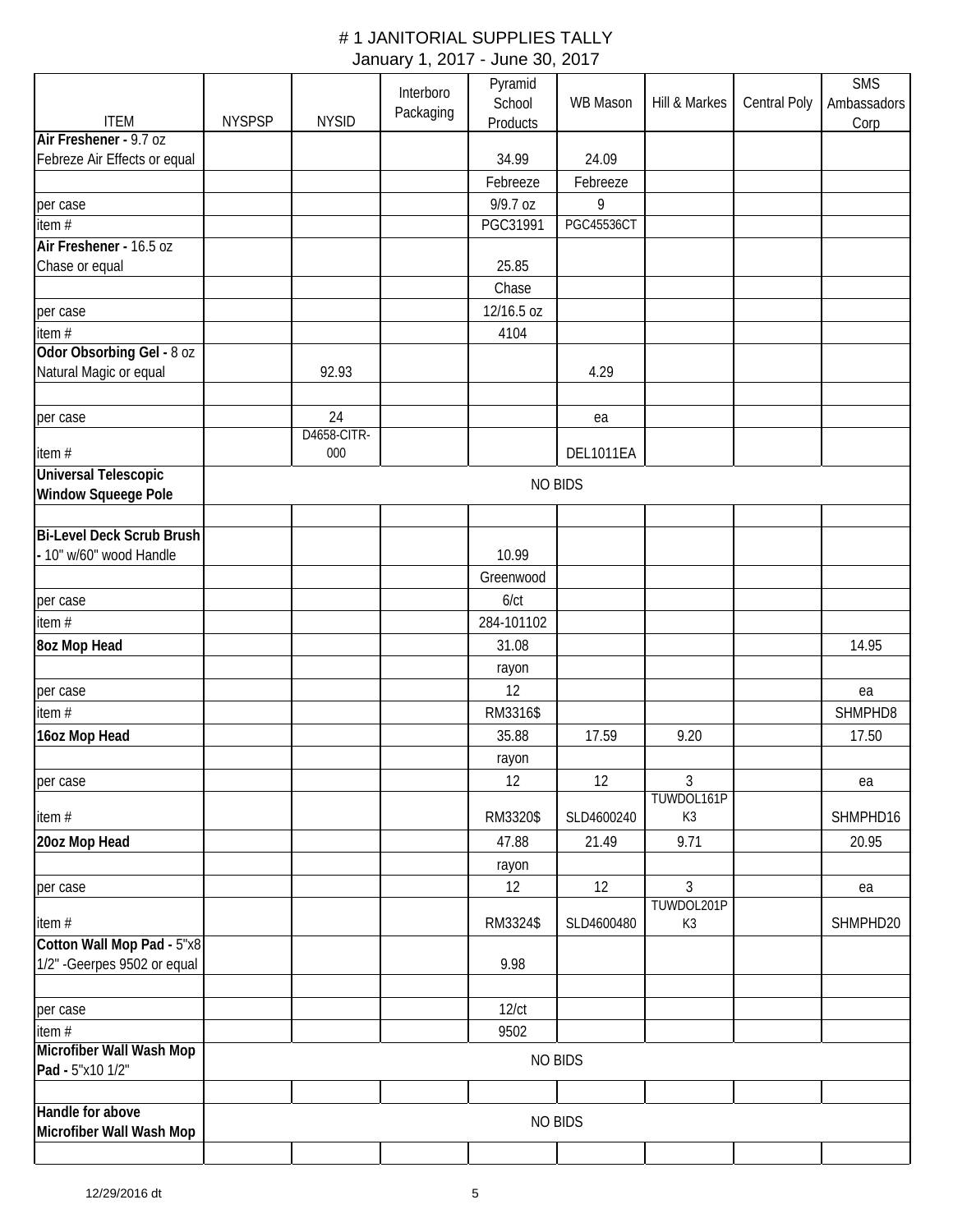|                          |               |              | Interboro | Pyramid         |              |                  |                     | <b>SMS</b>     |
|--------------------------|---------------|--------------|-----------|-----------------|--------------|------------------|---------------------|----------------|
|                          |               |              | Packaging | School          | WB Mason     | Hill & Markes    | <b>Central Poly</b> | Ambassadors    |
| <b>ITEM</b>              | <b>NYSPSP</b> | <b>NYSID</b> |           | <b>Products</b> |              |                  |                     | Corp           |
| Wet Mop - Heavy Duty -   |               |              |           |                 |              |                  |                     |                |
| Washable - 4 ply - 8 oz  |               |              |           | 2.90            | 69.99        |                  |                     | 5.95           |
|                          |               |              |           |                 |              |                  |                     |                |
| per case                 |               |              |           | ea              | 12           |                  |                     | ea             |
| item#                    |               |              |           | ASB1SB          | BWK501GN     |                  |                     | SHWP8          |
| Wet Mop - Heavy Duty -   |               |              |           |                 |              |                  |                     |                |
| Washable - 4 ply - 12 oz |               |              |           | 2.90            | 42.99        | 8.74             |                     | 7.95           |
|                          |               |              |           |                 |              |                  |                     |                |
| per case                 |               |              |           | ea              | 12           | $\overline{3}$   |                     | ea             |
|                          |               |              |           |                 | GSSASB5MGC   | TUWDOL125P       |                     |                |
| item#                    |               |              |           | ASB1SB          | Τ            | K3               |                     | SHWP12         |
| Wet Mop - Heavy Duty -   |               |              |           |                 |              |                  |                     |                |
| Washable - 4 ply - 16 oz |               |              |           | 3.12            | 53.90        | 9.50             |                     | 9.95           |
|                          |               |              |           |                 |              |                  |                     |                |
| per case                 |               |              |           | ea              | 12           | 3                |                     | ea             |
|                          |               |              |           |                 | GSSASB5LG    | TUWDOL165P       |                     |                |
| item#                    |               |              |           | ASB1M           | CT           | K3               |                     | SHWP16         |
| Murphy's Oil             |               |              |           |                 | 42.49        | 52.15            |                     |                |
|                          |               |              |           |                 | gal          | gal              |                     |                |
| per case                 |               |              |           |                 | 4            | 4                |                     |                |
| item $#$                 |               |              |           |                 | BP11900103   | CPL1103          |                     |                |
| Bully creme cleanser -qt |               |              |           |                 | 32.79        | 19.80            |                     |                |
|                          |               |              |           |                 | qt           | qt               |                     |                |
| per case                 |               |              |           |                 | 12           | 12               |                     |                |
| item #                   |               |              |           |                 | BCC0771200   | SMZG1325012      |                     |                |
|                          |               |              |           |                 |              |                  |                     |                |
| Digest - gal or equal    |               |              |           |                 | 37.99        | 24.86            |                     |                |
|                          |               |              |           |                 |              |                  |                     |                |
| per case                 |               |              |           |                 | 4 gal        | 4 gal            |                     |                |
| item #                   |               |              |           |                 | ITW33601     | SMZD0860004      |                     |                |
| Powder Cleaner           |               |              |           | 21.17           | 16.09        | 20.74            |                     |                |
|                          |               |              |           | Babo            |              | Babo w/bleach    |                     |                |
| per case                 |               |              |           | 24/21 oz        | 24           | 24/21 oz         |                     |                |
|                          |               |              |           |                 | CALICCP75208 |                  |                     |                |
| item#                    |               |              |           | P752088         | 8            | CAL752088        |                     |                |
| Simple Green - gal or    |               |              |           |                 |              |                  |                     |                |
| equal - Provide Sample & |               |              |           | 85.95           | 56.19        | 63.05            |                     |                |
|                          |               |              |           | gal             | gal          | gal              |                     |                |
| per case                 |               |              |           | 6               | 6            | 6                |                     |                |
| item $#$                 |               |              |           | SMP13005        | SMP13005CT   | CALSG13005       |                     |                |
| 32oz Spray Bottles       | 35.02         |              |           | .42             | .40          | .41              |                     | 2.95           |
|                          |               |              |           | ea              | ea           | ea               |                     |                |
| per case                 | 12            |              |           |                 |              |                  |                     | 6              |
| item $#$                 | NY-639.2      |              |           | 5032WG          | COCP932CG    | <b>IMP5032WG</b> |                     | SHSPRAY        |
| <b>Trigger Sprayers</b>  | 15.37         |              |           | .40             | .40          | .38              |                     | 2.87           |
|                          |               |              |           | ea              | ea           | ea               |                     | ea             |
| per case                 | 12            |              |           |                 |              |                  |                     |                |
| item #                   | NY-639.25     |              |           | 902RW9          | COCP902RW9   | <b>IMP4902</b>   |                     | <b>SHTIGSY</b> |
|                          |               |              |           |                 |              |                  |                     |                |
| <b>Mop Handles</b>       |               |              |           | 4.98            | 6.99         | 10.70            |                     | 16.85          |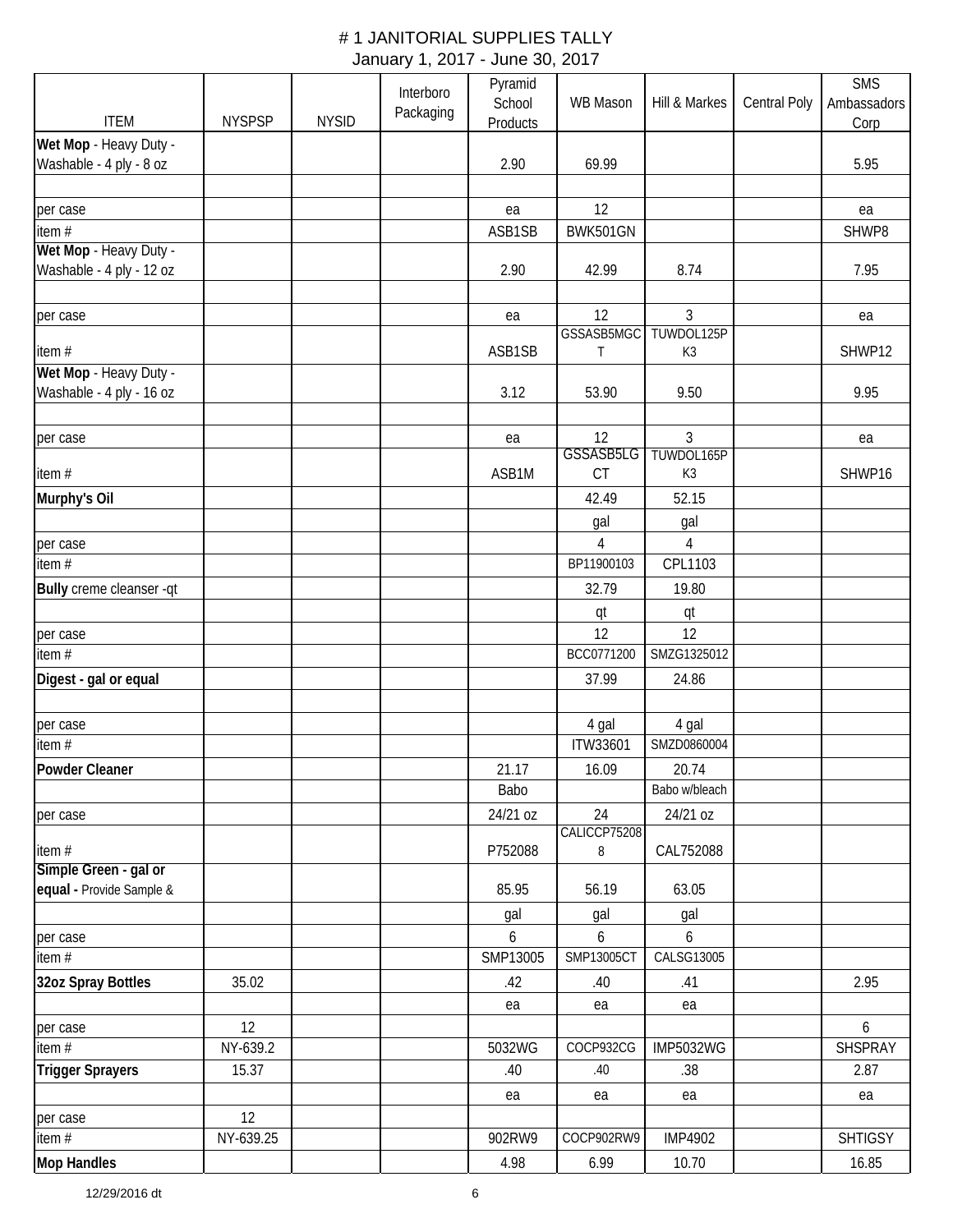|                              |               |                               | Interboro | Pyramid        |                               |                      |                     | <b>SMS</b>  |
|------------------------------|---------------|-------------------------------|-----------|----------------|-------------------------------|----------------------|---------------------|-------------|
|                              |               |                               | Packaging | School         | WB Mason                      | Hill & Markes        | <b>Central Poly</b> | Ambassadors |
| <b>ITEM</b>                  | <b>NYSPSP</b> | <b>NYSID</b>                  |           | Products       |                               |                      |                     | Corp        |
| per case                     |               |                               |           | ea             | ea                            | ea                   |                     | ea          |
| item #                       |               |                               |           | 01205NB        | <b>GSSHWFJEA</b>              | IMP94                |                     | SHMOPHND    |
| <b>Floor Wax</b>             |               |                               |           |                | 55.04                         | 44.25                |                     |             |
|                              |               |                               |           |                | non-stock                     | 2-3 weeks            |                     |             |
| per case                     |               |                               |           |                | 4/gal                         | 5 gal                |                     |             |
|                              |               |                               |           |                |                               | SMZCS074000          |                     |             |
| item#                        |               |                               |           |                | BCC6590400                    | 5                    |                     |             |
| <b>Floor Stripper</b>        | 81.33         |                               |           |                | 63.93                         | 30.70                |                     |             |
|                              |               |                               |           |                |                               | 2-3 weeks            |                     |             |
| per case                     | $4$ /gal      |                               |           |                | 4/gal                         | 5 gal                |                     |             |
| item #                       | NY-646        |                               |           |                | BCC1540500                    | SMZR3025005          |                     |             |
|                              |               |                               |           |                |                               |                      |                     |             |
| <b>Floor Finish</b>          |               | 59.60                         |           |                | 86.05                         | 44.25                |                     |             |
|                              |               |                               |           |                |                               | 2-3 weeks            |                     |             |
| per case                     |               | 4/gal<br>D4507-0000-          |           |                | 4/gal                         | 5 gal<br>SMZCS074000 |                     |             |
| item#                        |               | 000                           |           |                | BCC6090400                    | 5                    |                     |             |
| Cleaner / Degreaser          |               | 44.04                         |           |                | 20.63                         | 16.24                |                     |             |
| Simonize AP7                 |               | gal                           |           |                | gal                           | gal                  |                     |             |
| per case                     |               | $\overline{4}$<br>D4501-0000- |           |                | $\overline{4}$<br>CALISZP2666 | 4                    |                     |             |
| item#                        |               | 000                           |           |                | 004                           | SMZP2666004          |                     |             |
| Cleaner / Degreaser          |               |                               |           |                | 19.57                         | 18.80                |                     |             |
| Simonize Strike Force        |               |                               |           |                |                               | qt                   |                     |             |
| per case                     |               |                               |           |                | 4/gal                         | 12                   |                     |             |
|                              |               |                               |           |                | CALISZB03200                  |                      |                     |             |
| item#                        |               |                               |           |                | 04                            | SMZC0595012          |                     |             |
| <b>GOJO Liquid Hand Soap</b> |               |                               |           |                | 45.69                         | 41.20                |                     |             |
| 2L-2217                      |               |                               |           |                | 2000ml                        | 2000ml               |                     |             |
| per case                     |               |                               |           |                | $\overline{4}$                | $\overline{4}$       |                     |             |
| item#                        |               |                               |           |                | GOJ2217                       | GJ221704             |                     |             |
| Dispenser for 2217           |               |                               |           |                | $\boldsymbol{0}$              | $\mathbf 0$          |                     |             |
|                              |               |                               |           |                |                               |                      |                     |             |
| per case                     |               |                               |           |                | ea                            | 8/cs                 |                     |             |
| item $#$                     |               |                               |           |                | GOJ2130                       | GJ223008             |                     |             |
| <b>Liquid Hand Soap</b>      |               |                               |           |                | 16.89                         | 18.32                |                     |             |
|                              |               |                               |           |                |                               |                      |                     |             |
|                              |               |                               |           |                | gal                           | gal                  |                     |             |
| per case<br>item $#$         |               |                               |           |                | 4<br>GOJ180704                | 4<br>SMZCS025004     |                     |             |
|                              |               |                               |           |                |                               |                      |                     |             |
| <b>Hand Sanitizers</b>       |               |                               |           | 61.98          | 47.69                         | 45.25                |                     |             |
| Purell 9656/9657             |               |                               |           |                | 800ml                         | 800ml                |                     |             |
| per case                     |               |                               |           | 6              | 6                             | $6\overline{6}$      |                     |             |
| item#                        |               |                               |           | GOJ965606      | GOJ965606CT                   | GJ965606             |                     |             |
| Hand Sanitizers Foam         |               | 53.94                         |           | 70.98          | 23.69                         | 50.95                |                     |             |
| 5392                         |               | 1200 ml                       |           |                | 1200ml                        | 1200ml               |                     |             |
| per case                     |               | $\mathfrak{Z}$                |           | $\overline{2}$ | $\overline{2}$                | $\overline{2}$       |                     |             |
|                              |               | D4058-0000-                   |           |                |                               |                      |                     |             |
| item#                        |               | $000\,$                       |           | 539202         | GOJ539202EA                   | GJ539202             |                     |             |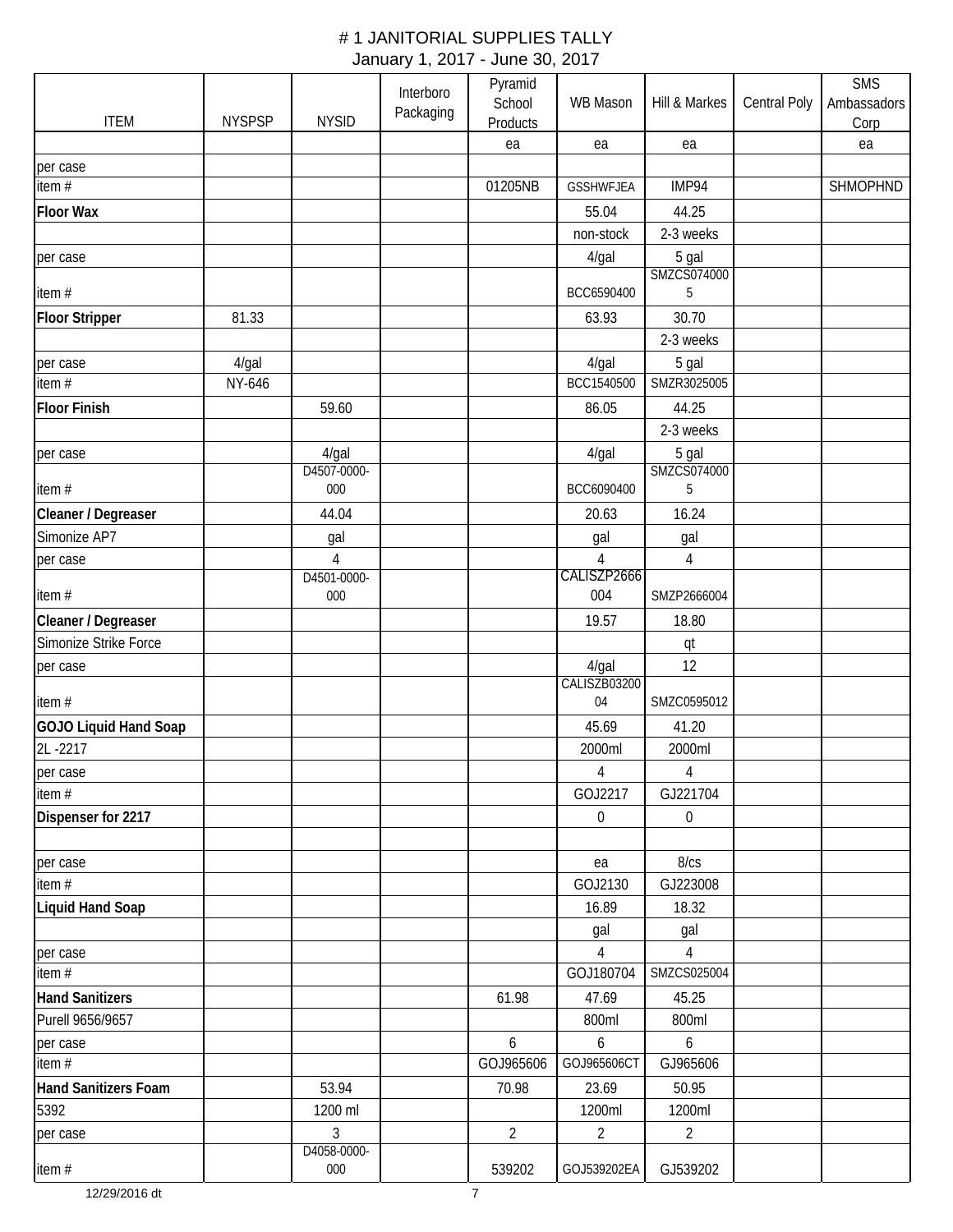|                             |               |              |           | Pyramid              |                 |                |              | <b>SMS</b>  |
|-----------------------------|---------------|--------------|-----------|----------------------|-----------------|----------------|--------------|-------------|
|                             |               |              | Interboro | School               | <b>WB Mason</b> | Hill & Markes  | Central Poly | Ambassadors |
| <b>ITEM</b>                 | <b>NYSPSP</b> | <b>NYSID</b> | Packaging | Products             |                 |                |              | Corp        |
| Liquid (HE) Laundry         |               |              |           |                      |                 |                |              |             |
| Detergent - 100 oz          |               | 42.46        |           | 69.98                | 64.69           |                |              |             |
|                             |               |              |           | Tide                 | Tide            |                |              |             |
| per case                    |               | 4/gal        |           | $4$ /gal             | 4/100 oz        |                |              |             |
|                             |               | D4724-0000-  |           |                      |                 |                |              |             |
| item#                       |               | 001          |           | PGC08886             | PGC13789        |                |              |             |
| Prolux Vacuum Bags          |               |              |           | 17.82                |                 |                |              |             |
| Style U                     |               |              |           | Electrolux U         |                 |                |              |             |
| per case                    |               |              |           | 18/cs                |                 |                |              |             |
| item#                       |               |              |           | 54310C-6             |                 |                |              |             |
| <b>Mighty Mite Type MM</b>  |               |              |           |                      |                 |                |              |             |
| Vacuum Bags                 |               |              |           | 17.82                |                 |                |              |             |
|                             |               |              |           | <b>Electrolux MM</b> |                 |                |              |             |
| per case                    |               |              |           | 18/cs                |                 |                |              |             |
| item#                       |               |              |           | 602956-6             |                 |                |              |             |
| Sanitaire Vacuum Bags -     |               |              |           |                      |                 |                |              |             |
| UP 1 - 9100, C4900          |               |              |           | 99.50                |                 |                |              |             |
|                             |               |              |           | Sanitaire UP1        |                 |                |              |             |
| per case                    |               |              |           | 50/cs                |                 |                |              |             |
| item #                      |               |              |           | 62100-10             |                 |                |              |             |
| Sanitaire Vacuum Bags -     |               |              |           |                      |                 |                |              |             |
| SD - P1/6600                |               |              |           | 89.50                |                 |                |              |             |
|                             |               |              |           |                      |                 |                |              |             |
| per case                    |               |              |           | Sanitaire SD         |                 |                |              |             |
| item#                       |               |              |           | 632628-10            |                 |                |              |             |
| Vacuum Cleaner Scent        |               |              |           | <b>NO BIDS</b>       |                 |                |              |             |
| Tabs - Style 515            |               |              |           |                      |                 |                |              |             |
|                             |               |              |           |                      |                 |                |              |             |
| Ecolab TriStar Flexylight   |               |              |           |                      |                 | 111.12         |              |             |
| #16326                      |               |              |           |                      |                 |                |              |             |
| per case                    |               |              |           |                      |                 | 5 gal          |              |             |
| item#                       |               |              |           |                      |                 | ECO16326       |              |             |
| <b>Ecolab Neutral Floor</b> |               |              |           |                      |                 |                |              |             |
| Cleaner                     |               |              |           |                      |                 | 53.35          |              |             |
| #6100035                    |               |              |           |                      |                 | 2 liter        |              |             |
| per case                    |               |              |           |                      |                 | $\overline{2}$ |              |             |
| item #                      |               |              |           |                      |                 | ECO6100035     |              |             |
| <b>Ecolab Heavy Duty</b>    |               |              |           |                      |                 |                |              |             |
| <b>Bathroom Cleaner</b>     |               |              |           |                      |                 | 77.46          |              |             |
| #10158                      |               |              |           |                      |                 | 2 liter        |              |             |
| per case                    |               |              |           |                      |                 | $\overline{2}$ |              |             |
| item #                      |               |              |           |                      |                 | ECO10158       |              |             |
| Ecolab Orange Force         |               |              |           |                      |                 | 53.24          |              |             |
| #21038                      |               |              |           |                      |                 | 2 liter        |              |             |
| per case                    |               |              |           |                      |                 | $\overline{2}$ |              |             |
| item #                      |               |              |           |                      |                 | ECO21038       |              |             |
| <b>Encapsulation Carpet</b> |               |              |           |                      |                 |                |              |             |
| Cleaner                     |               |              |           |                      |                 | 42.22          |              |             |
| # 61495099                  |               |              |           |                      |                 | 2-3 week       |              |             |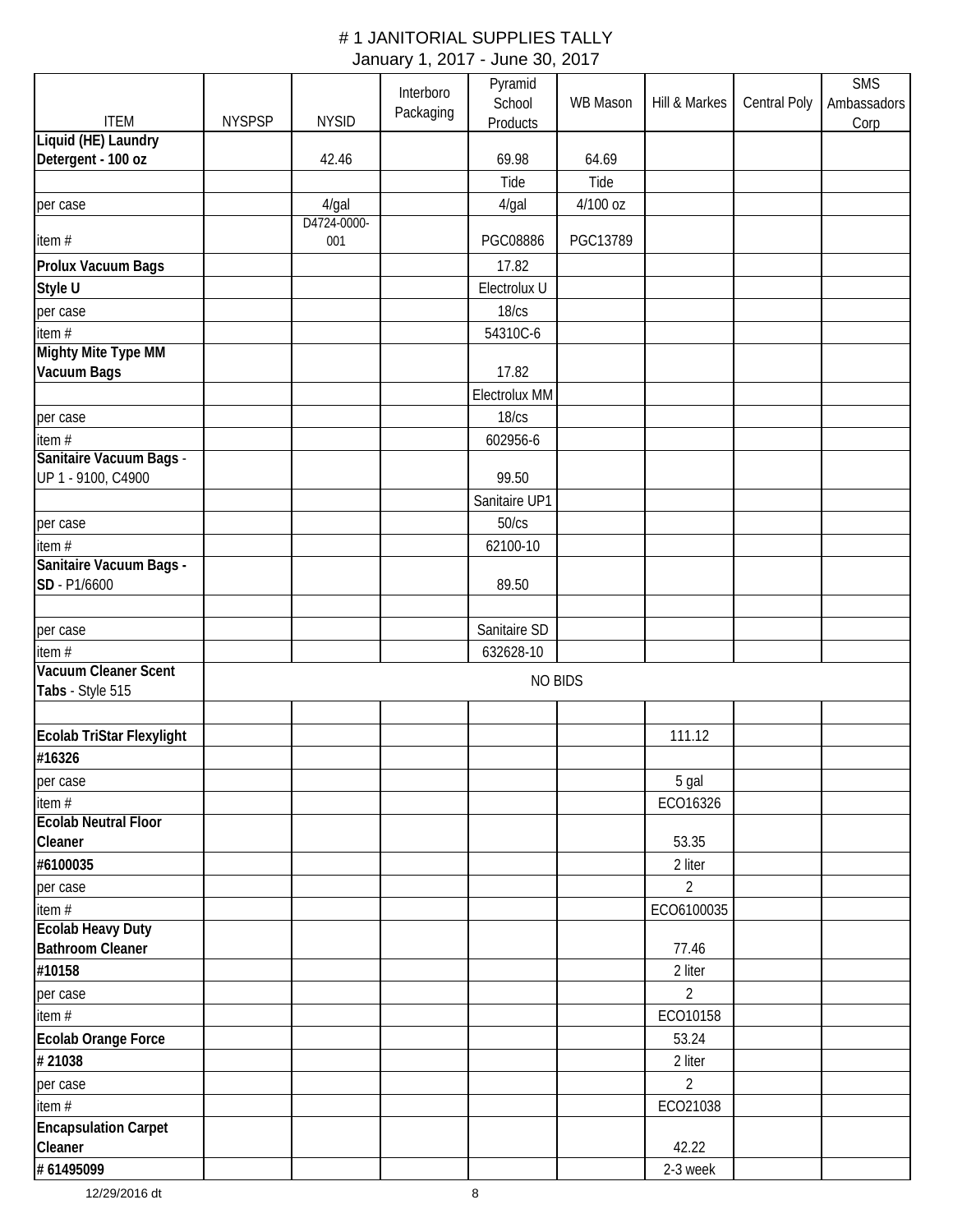|                                           |               |              | Interboro | Pyramid  |                                |                |              | <b>SMS</b>  |
|-------------------------------------------|---------------|--------------|-----------|----------|--------------------------------|----------------|--------------|-------------|
|                                           |               |              | Packaging | School   | WB Mason                       | Hill & Markes  | Central Poly | Ambassadors |
| <b>ITEM</b>                               | <b>NYSPSP</b> | <b>NYSID</b> |           | Products |                                |                |              | Corp        |
| per case                                  |               |              |           |          |                                | 4/gal          |              |             |
| item#                                     |               |              |           |          |                                | ECO61495077    |              |             |
| Ecolab Solid Surge Plus                   |               |              |           |          |                                | 181.83         |              |             |
| #17905                                    |               |              |           |          |                                | 9#             |              |             |
| per case                                  |               |              |           |          |                                | 4              |              |             |
| item #                                    |               |              |           |          |                                | ECO17905       |              |             |
| Ecolab All Purpose                        |               |              |           |          |                                |                |              |             |
| Cleaner                                   |               |              |           |          |                                | 132.94         |              |             |
| #14205                                    |               |              |           |          |                                | 2 liter        |              |             |
| per case                                  |               |              |           |          |                                | $\overline{2}$ |              |             |
| item#                                     |               |              |           |          |                                | ECO14205       |              |             |
| <b>Ecolab Solid Navisoft</b>              |               |              |           |          |                                | 112.64         |              |             |
| #16001                                    |               |              |           |          |                                | 6#             |              |             |
| per case                                  |               |              |           |          |                                | $\overline{2}$ |              |             |
| item #                                    |               |              |           |          |                                | ECO16001       |              |             |
| Ecolab Stain Away                         |               |              |           |          |                                | 49.88          |              |             |
| #13649                                    |               |              |           |          |                                | 4#             |              |             |
| per case                                  |               |              |           |          |                                | $\overline{2}$ |              |             |
| item $#$                                  |               |              |           |          |                                | ECO13649       |              |             |
| Disposable Multipurpose                   |               |              |           |          |                                |                |              |             |
| Rags                                      |               |              |           |          | 78.79                          | 34.29          |              |             |
|                                           |               |              |           |          | 200/bx                         |                |              |             |
| per case                                  |               |              |           |          | 8bx/ct                         | 800/bx         |              |             |
| item $#$                                  |               |              |           |          | KCC75190                       | KIM05800       |              |             |
|                                           |               |              |           |          | <b>NO BIDS</b>                 |                |              |             |
| Shop Rags - 100% cotton                   |               |              |           |          |                                |                |              |             |
|                                           |               |              |           |          |                                |                |              |             |
| Terry Cloth Rags - 14 x 14                |               |              |           |          | 43.99                          | 42.20          |              |             |
|                                           |               |              |           |          | $25#$ box                      | $25#$ box      |              |             |
|                                           |               |              |           |          |                                |                |              |             |
| per case                                  |               |              |           |          |                                |                |              |             |
| item #<br><b>General Purpose Scouring</b> |               |              |           |          | HOS53725                       | HSP53425       |              |             |
| Pad - 6x9                                 |               |              |           | 12.60    | 4.19                           | 11.35          |              |             |
|                                           |               |              |           |          |                                |                |              |             |
| per case                                  |               |              |           | 60/ct    | 20/ct                          | $6/10$ / $cs$  |              |             |
| item #                                    |               |              |           | 0160201  | <b>BWK196</b>                  | DSCMD69        |              |             |
| <b>Glass Cleaner</b>                      |               |              |           |          | 13.99                          | 16.75          |              |             |
|                                           |               |              |           |          |                                |                |              |             |
|                                           |               |              |           |          | gal                            | qt             |              |             |
| per case                                  |               |              |           |          | $\overline{4}$<br>CALISZB04000 | 12             |              |             |
| item#                                     |               |              |           |          | 04                             | SMZ08012       |              |             |
| Revitalize Miracle Spotter                |               |              |           |          |                                |                |              |             |
| w/sprayer                                 |               |              |           |          |                                | 79.47          |              |             |
| #14511                                    |               |              |           |          |                                | 20 oz          |              |             |
| per case                                  |               |              |           |          |                                | $\overline{2}$ |              |             |
| item $#$                                  |               |              |           |          |                                | ECO14511       |              |             |
| Antibacterial Foam Soap -                 |               |              |           |          |                                |                |              |             |
| 1250ml                                    |               | 47.38        |           |          | 26.99                          | 39.30          |              |             |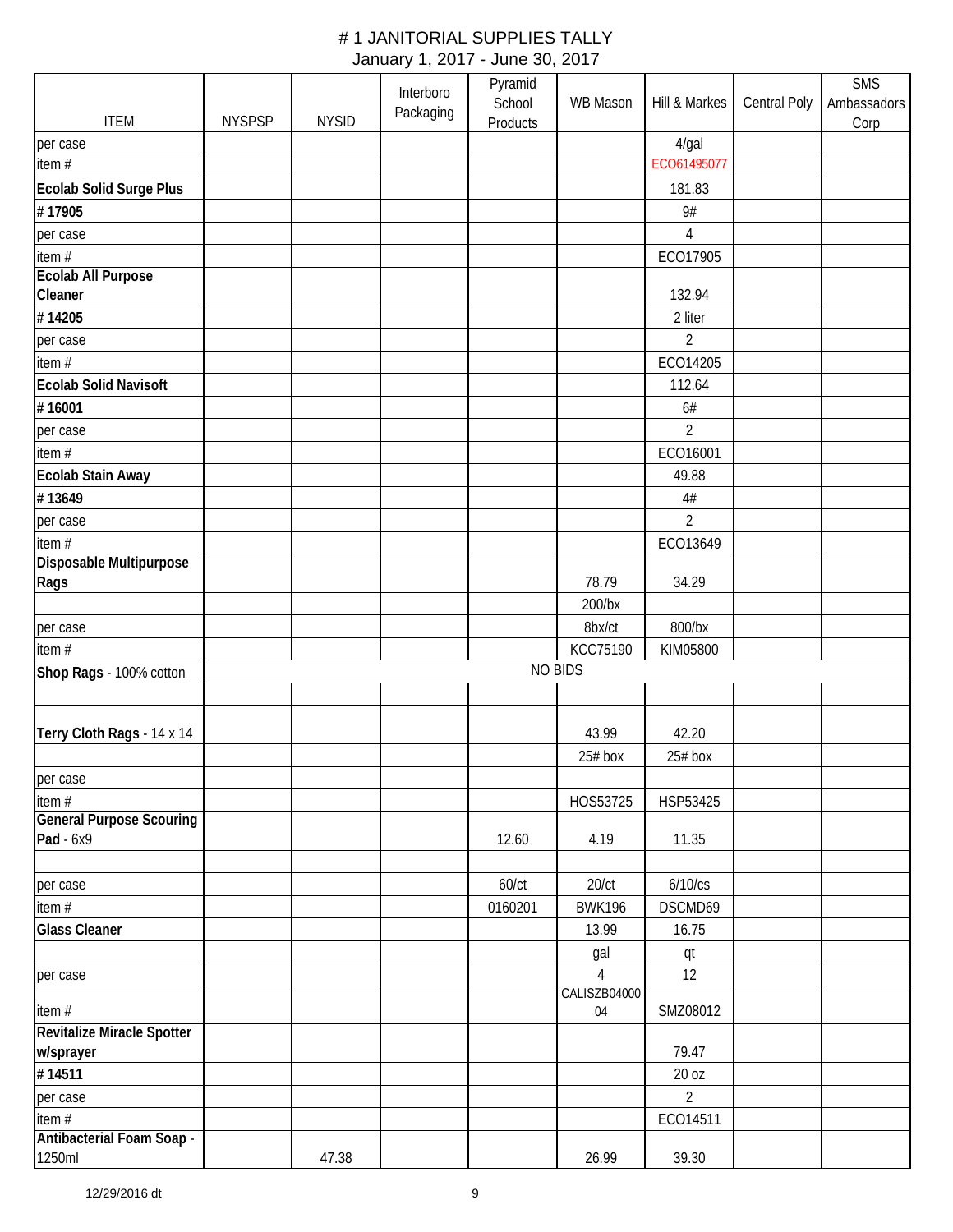|                                           |               |                         | Interboro | Pyramid<br>School | WB Mason          | Hill & Markes    | Central Poly | <b>SMS</b><br>Ambassadors |
|-------------------------------------------|---------------|-------------------------|-----------|-------------------|-------------------|------------------|--------------|---------------------------|
| <b>ITEM</b>                               | <b>NYSPSP</b> | <b>NYSID</b>            | Packaging | Products          |                   |                  |              | Corp                      |
|                                           |               | 5162-03                 |           |                   | 1250ml            | 1250ml           |              |                           |
| per case                                  |               | 3/1250ml                |           |                   | $\mathfrak{Z}$    | $\mathfrak{Z}$   |              |                           |
|                                           |               | D4078-0000-             |           |                   |                   |                  |              |                           |
| item#                                     |               | 000                     |           |                   | GOJ881203CT       | GJE5162EXL       |              |                           |
| <b>Antibacterial Foam Soap</b>            |               |                         |           |                   |                   |                  |              |                           |
| Dispenser - 1250ml                        |               | 0                       |           |                   |                   | $\boldsymbol{0}$ |              |                           |
|                                           |               | 5150-06                 |           |                   |                   |                  |              |                           |
| per case                                  |               | D4088-0000-             |           |                   |                   | ea               |              |                           |
| item#                                     |               | 000                     |           |                   |                   | GJ515506EXL      |              |                           |
| Snapback Spray Buff Floor                 |               |                         |           |                   |                   |                  |              |                           |
| Cleaner                                   |               |                         |           |                   | 43.36             | 77.68            |              |                           |
|                                           |               |                         |           |                   | gal               | gal              |              |                           |
|                                           |               |                         |           |                   | $\overline{4}$    | 4                |              |                           |
| per case                                  |               |                         |           |                   |                   |                  |              |                           |
| item #<br><b>MPC All-Surf All Purpose</b> |               |                         |           |                   | BCC6080400        | DIV904116        |              |                           |
| Cleaner or equal                          |               | 41.70                   |           |                   | 14.39             | 16.24            |              |                           |
|                                           |               |                         |           |                   |                   | $AP-7$           |              |                           |
|                                           |               |                         |           |                   |                   |                  |              |                           |
| per case                                  |               | $4$ /gal<br>D4505-0000- |           |                   | $4$ /gal          | $4$ /gal         |              |                           |
| item#                                     |               | 000                     |           |                   | <b>BWK3424CT</b>  | SMZP2666004      |              |                           |
| Simonize Freedom Bowl                     |               |                         |           |                   |                   |                  |              |                           |
| Cleaner - 4 gal or equal                  |               |                         |           |                   | 13.99             | 18.65            |              |                           |
|                                           |               |                         |           |                   | 32 oz             | gal              |              |                           |
| per case                                  |               |                         |           |                   | 12                | 4                |              |                           |
| item $#$                                  |               |                         |           |                   | SLD6192622        | SMZF1232004      |              |                           |
| Magic Erasers (Mr. Clean)                 |               |                         |           |                   |                   |                  |              |                           |
| or equal                                  | 22.44         | 12.19                   |           | 11.76             | 21.88             | 22.00            |              |                           |
|                                           |               |                         |           | Hydra             |                   |                  |              |                           |
| per case                                  | 44/cs         | 24/cs                   |           | 24                | 6/4/cs            | 6/4/cs           |              |                           |
|                                           |               | D4715-0000-             |           |                   |                   |                  |              |                           |
| item#                                     | NY-232        | 000                     |           | H7150             | <b>PGC82027CT</b> | PNG82027         |              |                           |
| <b>Enmotion Towels</b>                    |               |                         |           |                   | 42.23             | 42.88            |              |                           |
| <b>Brown</b>                              |               |                         |           |                   |                   | 800'             |              |                           |
| per case                                  |               |                         |           |                   | 6                 | 6                |              |                           |
| item#                                     |               |                         |           |                   | GPC89480          | GPF89480         |              |                           |
| <b>Enmotion Towels</b>                    |               |                         |           |                   | 44.45             | 44.87            | 39.99        |                           |
| White                                     |               |                         |           |                   |                   | 800'             | 10" x 800'   |                           |
| per case                                  |               |                         |           |                   | 6                 | 6                | 6            |                           |
| item#                                     |               |                         |           |                   | GPC89460          | GPF89460         | 816B         |                           |
| <b>Sanitary Napkin</b>                    |               |                         |           |                   |                   |                  |              |                           |
| Receptacle Liner 10x7x3                   |               |                         |           | 12.63             | 15.55             | 12.57            |              |                           |
|                                           |               |                         |           |                   |                   |                  |              |                           |
| per case                                  |               |                         |           | 500               | 500               | 500/cs           |              |                           |
| item #                                    |               |                         |           | KL260             | <b>HOS260</b>     | <b>HSP260</b>    |              |                           |
|                                           |               |                         |           |                   |                   | \$250 or         |              |                           |
| MINIMUM ORDER TO                          |               |                         |           | \$50              |                   | \$25.00 sm       |              |                           |
| <b>AVOID SHIPPING FEES</b>                |               |                         |           |                   |                   | order fee        |              |                           |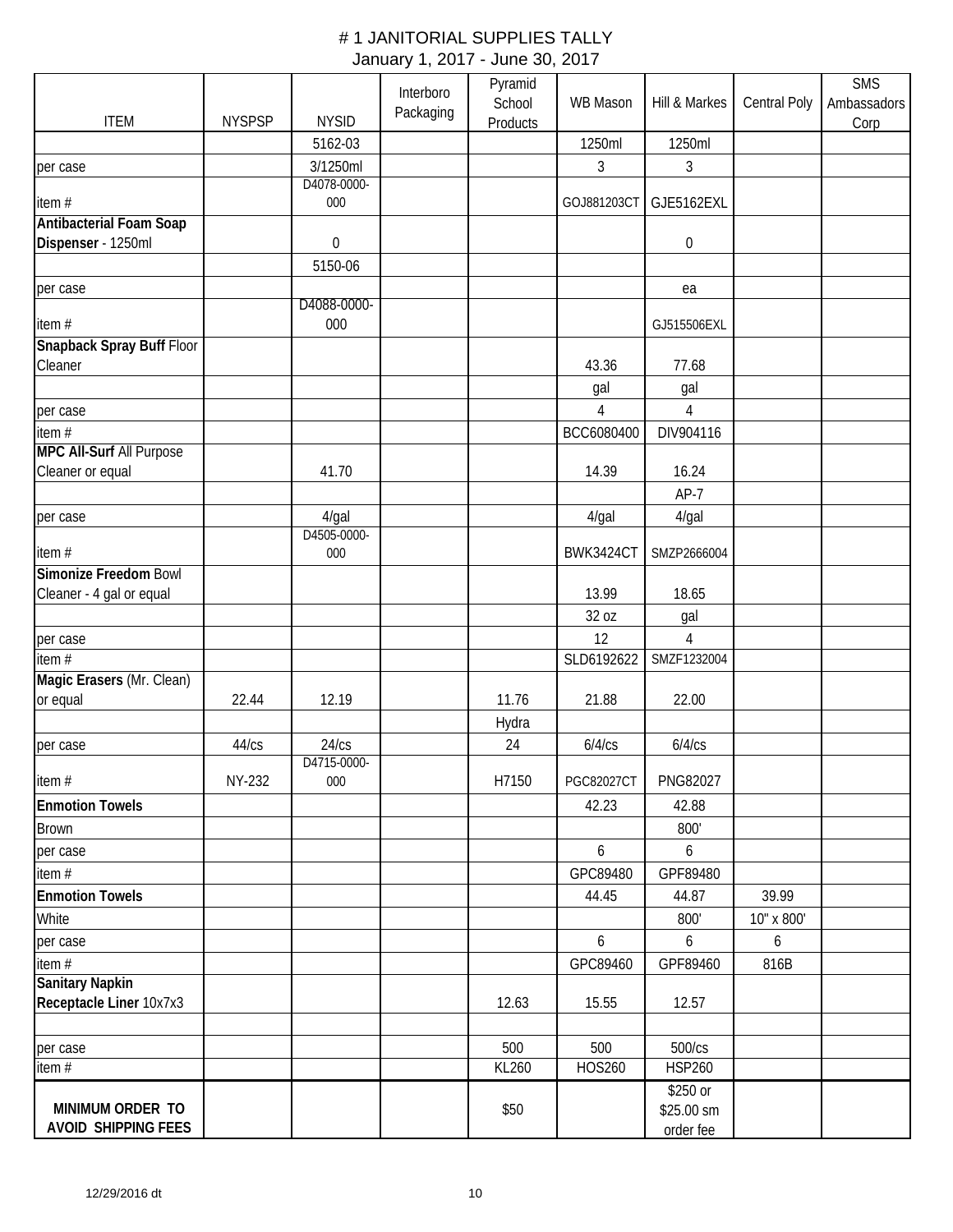| <b>'TEM</b> | <b>NYSPSP</b> | <b>NYSID</b> | Interboro<br>Packaging<br>$\cdot$ | Pyramid<br>School<br>Products | <b>WB Mason</b> | & Markes<br>Hil' | $D_{\text{O}}$<br>Central | SMS<br>Ambassadors<br>Corp |
|-------------|---------------|--------------|-----------------------------------|-------------------------------|-----------------|------------------|---------------------------|----------------------------|
|-------------|---------------|--------------|-----------------------------------|-------------------------------|-----------------|------------------|---------------------------|----------------------------|

**SUBJECT TO FINAL APPROVAL**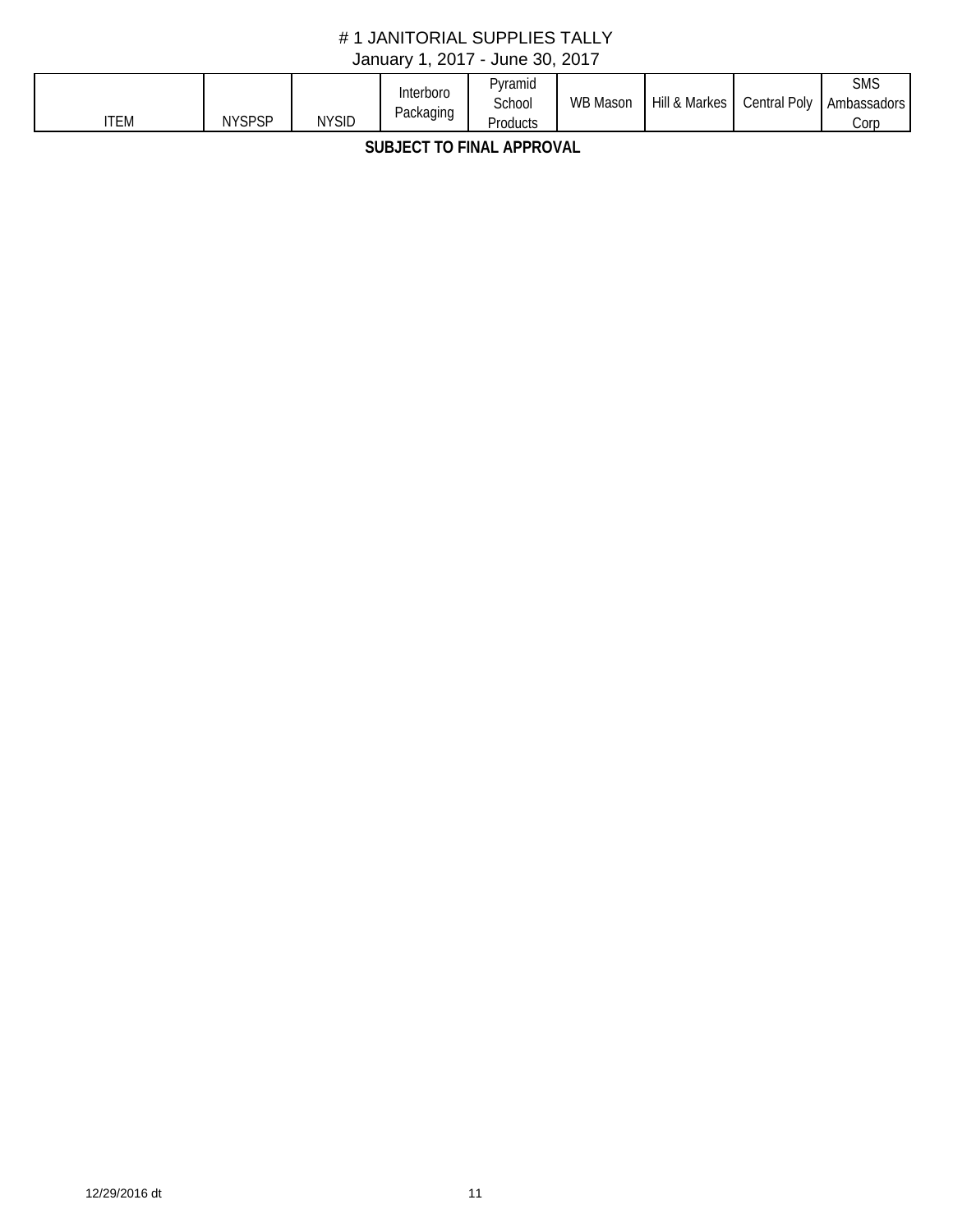January 1, 2017 - June 30, 2017

\$250 or \$25 sm order

| <b>ITEM</b>                       | WB Mason          | Interboro           | Hill & Markes   | <b>SMS</b><br>Ambassadors | <b>Central Poly</b> |
|-----------------------------------|-------------------|---------------------|-----------------|---------------------------|---------------------|
| <b>All-Purpose Liquid Cleaner</b> | 17.84             |                     | 16.24           |                           |                     |
| gal                               |                   |                     |                 |                           |                     |
| per case                          | $\overline{4}$    |                     | 4 gal           |                           |                     |
| item#                             | SLD5508983        |                     | SMZP2666004     |                           |                     |
| <b>Aluminum Foil</b>              | 19.90             |                     | 14.25           |                           | 30.18               |
|                                   |                   |                     |                 |                           |                     |
| per case                          |                   |                     | roll            |                           | roll                |
| item#                             | SGV4054480        |                     | <b>WES294</b>   |                           | F18500SD            |
| <b>Apron Plastic</b>              | 4.28              | 38.00               | 41.00           |                           |                     |
|                                   | 100               |                     | 24x42           |                           |                     |
| per case                          |                   | 1,000               | 10/100          |                           |                     |
| item $#$                          | PME750072505      | <b>INT-2442-DA</b>  | ISL250011       |                           |                     |
| Bags: 10# Elephant                | 17.59             |                     | 17.80           |                           |                     |
|                                   |                   |                     |                 |                           |                     |
| per case                          | 500               |                     | 500             |                           |                     |
| item $#$                          | <b>BAGGX10500</b> |                     | DUO30910        |                           |                     |
| Bags: 10# Brown                   | 10.57             |                     | 10.55           |                           |                     |
|                                   |                   |                     |                 |                           |                     |
| per case                          | 500               |                     | 500             |                           |                     |
| item #                            | <b>BAGGK10500</b> |                     | DUO80985        |                           |                     |
| Bags: 8# Brown Paper              | 14.98             |                     | 9.75            |                           |                     |
|                                   |                   |                     |                 |                           |                     |
| per case                          | 500               |                     | 500             |                           |                     |
| item #                            | BAGGH8500         |                     | DUO80984        |                           |                     |
| Bags: 6# White - waxed            | 42.49             |                     | 41.65           |                           |                     |
|                                   |                   |                     |                 |                           |                     |
| per case                          | 1,000             |                     | 1,000           |                           |                     |
| item#                             | BGC300296         |                     | PPC300296       |                           |                     |
| Bags: 6# White                    | 13.94             |                     | 12.08           |                           |                     |
|                                   |                   |                     |                 |                           |                     |
| per case                          | 500               |                     | 500             |                           |                     |
| item#                             | <b>BAGGW6500</b>  |                     | DU081223        |                           |                     |
| Bags: 6# Brown                    | 8.01              |                     | 8.64            |                           |                     |
|                                   |                   |                     |                 |                           |                     |
| per case                          | 500               |                     | 500             |                           |                     |
| item#                             | BAGGK6500         |                     | DUO80983        |                           |                     |
| Bags: 4# Brown                    | 6.96              |                     | 6.95            |                           |                     |
|                                   |                   |                     |                 |                           |                     |
| per case                          | 500               |                     | 500             |                           |                     |
| item $#$                          | BAGGK4500         |                     | DU081007        |                           |                     |
| Garbage Bags - Heavy              | 35.71             | 5.48 / 27.40        | 19.75           | 85.25                     | 18.90               |
| 30-33 gal                         |                   |                     | 2-3 wk - .9 mil |                           |                     |
| per case                          | 100               | 100 / 500           | 200             | 100                       | 250                 |
| item#                             | HXPLPF3340X3C     | <b>INT-3340-Hvy</b> | FORCRLD40XHC    | SH30GAL                   | CP3033H             |
| Garbage Bags - Heavy Duty - Black | 19.39             | 15.34               | 22.80           | 68.15                     | 19.20               |
| 56 gal                            |                   |                     | 38x58, 1.5 mil  |                           |                     |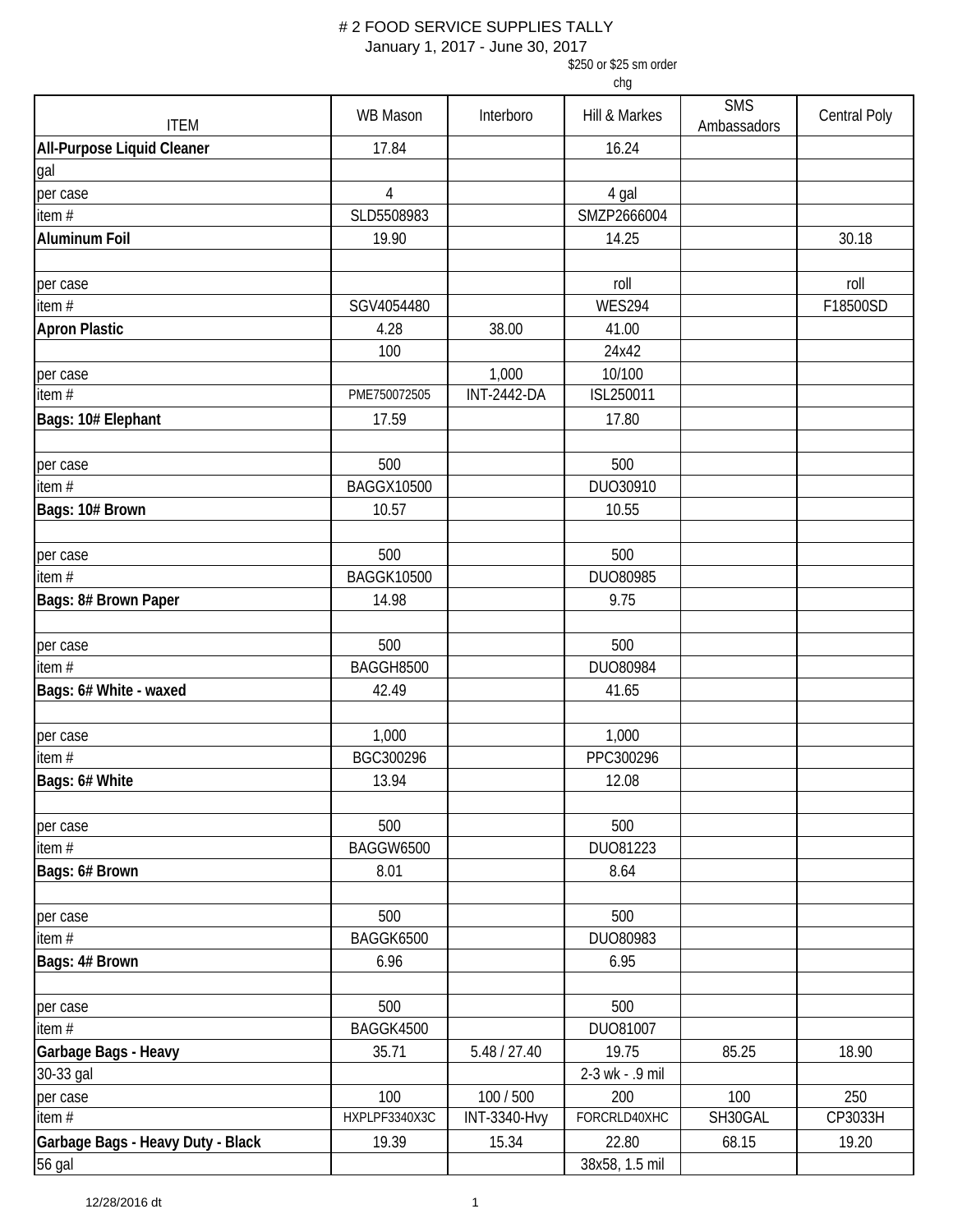January 1, 2017 - June 30, 2017

\$250 or \$25 sm order

| <b>ITEM</b>                       | <b>WB Mason</b>    | Interboro           | Hill & Markes  | <b>SMS</b><br>Ambassadors | Central Poly |
|-----------------------------------|--------------------|---------------------|----------------|---------------------------|--------------|
| per case                          | 100                | 100                 | 100            | 100                       | 100          |
| item#                             | HERX7658PK         | <b>INT-4348-XH</b>  | FORBCH60       | SH56GAL                   | CP56HK       |
| Garbage Bags - Heavy Duty - Clear | 30.10              | 20.84               | 23.30          | 72.25                     | 19.90        |
| <b>56 gal</b>                     |                    |                     | 38x58, 1.5 mil |                           |              |
| per case                          | 100                | 100                 | 100            | 100                       | 100          |
| item#                             | HERH7658AC         | <b>INT-4348-Exh</b> | FORCL60H       | SH56GALCLR                | CP56HN       |
| <b>Poly Bags</b>                  | 10.98              | 34.88               | 9.30           |                           | 11.20        |
| 6x3x15                            |                    |                     |                |                           |              |
| per case                          | 1,000              | 4,000               | 1,000          |                           | 1,000        |
| item #                            | PME76000204        | <b>INT-1015-Med</b> | E1K6G063015    |                           | CP6315       |
| <b>Poly Bags</b>                  | 22.49              | 57.64               | 18.10          |                           | 16.30        |
| 10x18x24                          |                    |                     |                |                           |              |
| per case                          | 500                | 2,000               | 500            |                           | 500          |
| item $#$                          | PME7600405         | <b>INT-1824-Hvy</b> | E1K07G126024   |                           | CP10824      |
| Sandwich Bags: #130 wax           | 11.29              |                     | 72.75          |                           |              |
|                                   |                    |                     |                |                           |              |
| per case                          | 1,000              |                     | 6/1,000        |                           |              |
| item#                             | BGC300404BX        |                     | PPC300404      |                           |              |
| Sandwich Bags: plastic            | 6.14               | 28.92               | 16.50          |                           |              |
|                                   |                    |                     |                |                           |              |
| per case                          | 2,000              | 6,000               | 3/2M           |                           |              |
| item $#$                          | <b>IBSPB675675</b> | INT-675675-X-Hvy    | <b>ISL2001</b> |                           |              |
| Zip Lock Bags                     | 15.33              |                     | 32.94          |                           | 33.00        |
| gallon                            |                    |                     |                |                           |              |
| per case                          | 250                |                     | 1,000          |                           | 1,000        |
| item $#$                          | <b>BWK1GALBAG</b>  |                     | ISL210912      |                           | CPZ1G        |
| <b>Banquet Paper</b>              | 7.69               |                     | 16.85          |                           |              |
|                                   |                    |                     |                |                           |              |
| per case                          | 300'               |                     | roll           |                           |              |
| item#                             | HFM11400           |                     | <b>ROYTCD</b>  |                           |              |
| Bleach                            | 8.19               |                     | 13.50          |                           |              |
| gal                               |                    |                     | concentrated   |                           |              |
| per case                          | 6                  |                     | 3/121 oz       |                           |              |
| item#                             | KIK11008635042     |                     | CLX30966       |                           |              |
| 5 oz Bowls                        | 15.52              |                     | 14.80          |                           |              |
|                                   |                    |                     |                |                           |              |
| per case                          | 500                |                     | 1,000          |                           |              |
| item#                             | GNP80500           |                     | GEN80500       |                           |              |
| 10 oz Bowls - Styrofoam           | 12.06              |                     | 33.80          |                           |              |
|                                   |                    |                     |                |                           |              |
| per case                          | 1,000              |                     | 20/50          |                           |              |
| item#                             | DCC12BWWCR         |                     | DRT10B20       |                           |              |
| 10 oz Bowl Lid                    | 11.41              |                     | 18.00          |                           |              |
|                                   |                    |                     |                |                           |              |
| per case                          | 1,000              |                     | 10/100         |                           |              |
| item#                             | DCC10JL            |                     | DRT20JL        |                           |              |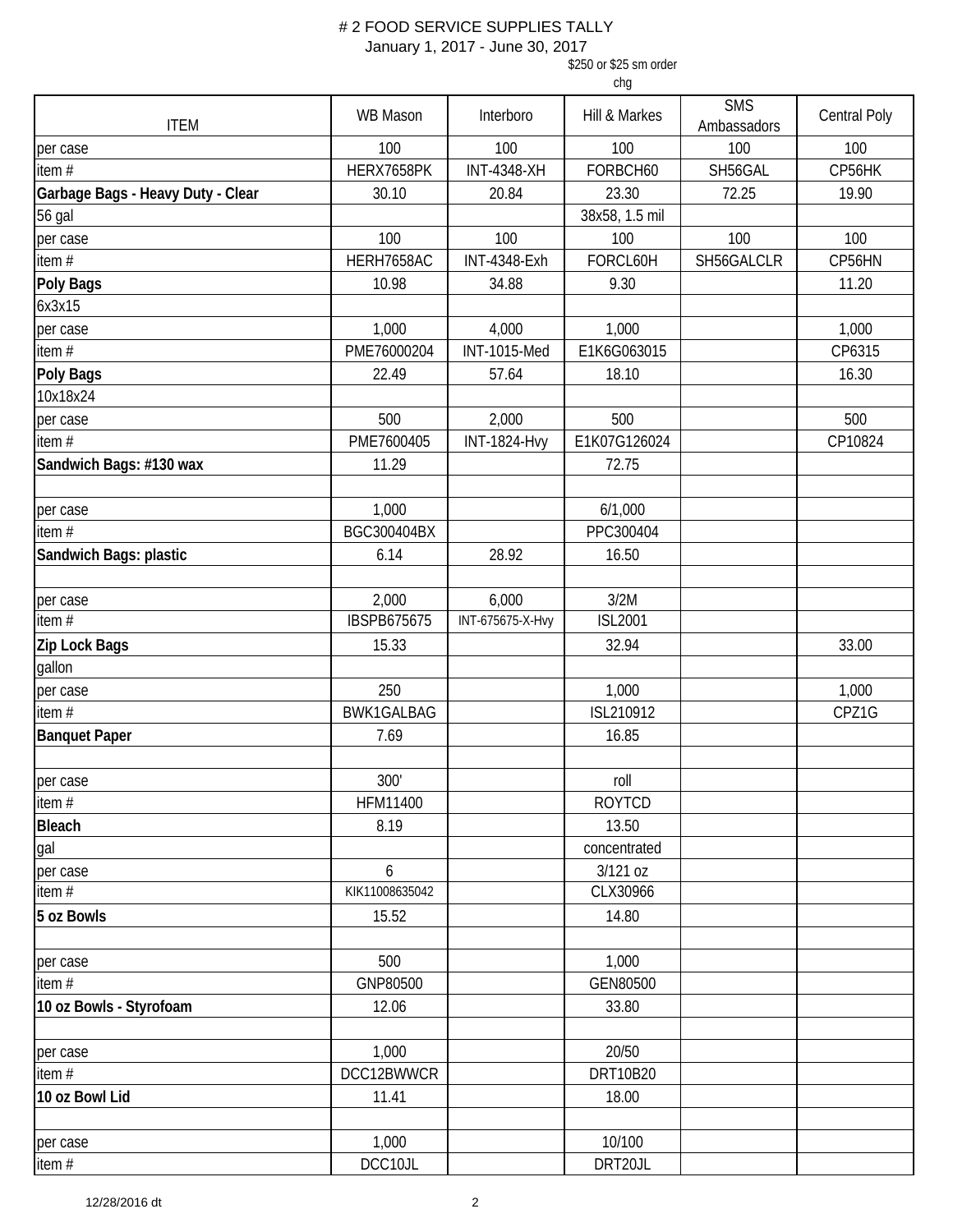January 1, 2017 - June 30, 2017

\$250 or \$25 sm order

| <b>ITEM</b>                       | WB Mason             | Interboro | Hill & Markes        | <b>SMS</b><br>Ambassadors | <b>Central Poly</b> |
|-----------------------------------|----------------------|-----------|----------------------|---------------------------|---------------------|
| 12 oz Bowls                       | 37.05                |           | 13.80                |                           |                     |
|                                   |                      |           |                      |                           |                     |
| per case                          | 1,000                |           | 8/125                |                           |                     |
| item $#$                          | <b>DCC12B32</b>      |           | GEN82100             |                           |                     |
| Chlorine Sanitizer Test Strip Kit | 3.20                 |           |                      |                           |                     |
|                                   |                      |           |                      |                           |                     |
| per case                          | 100                  |           |                      |                           |                     |
| item#                             | LAC4250BJ            |           |                      |                           |                     |
| <b>Coffee Filters</b>             | 12.49                |           | 16.59                |                           |                     |
| 18 x 7.5                          |                      |           |                      |                           |                     |
| per case                          | 252                  |           | 252                  |                           |                     |
|                                   | <b>BUNU318X7252C</b> |           | <b>BUNU318X7252C</b> |                           |                     |
| item#                             | S                    |           | S                    |                           |                     |
|                                   |                      |           |                      |                           |                     |
| Comet All Purpose Bleach Spray    | 37.97                |           | 43.85                |                           |                     |
|                                   |                      |           |                      |                           |                     |
| per case                          | 8                    |           | 3/gal                |                           |                     |
| item#                             | <b>PGC02287CT</b>    |           | PNG02291             |                           |                     |
| Container - Styrofoam - Hinged    | 12.89                |           | 13.95                |                           |                     |
| 9x9x3                             |                      |           |                      |                           |                     |
| per case                          | 200                  |           | 200                  |                           |                     |
| item #                            | DCC90HT1R            |           | GEN200VW             |                           |                     |
| Container - Styrofoam - Hinged    | 19.04                |           | 18.80                |                           |                     |
| 6x6x3                             |                      |           |                      |                           |                     |
| per case                          | 500                  |           | 500                  |                           |                     |
| item#                             | DCC60HT1R            |           | GEN22500             |                           |                     |
| <b>Cotton Cloth</b>               |                      |           | <b>NO BIDS</b>       |                           |                     |
|                                   |                      |           |                      |                           |                     |
| <b>Cream Cleanser</b>             | 30.59                |           | 19.80                |                           |                     |
| qt                                |                      |           | qt                   |                           |                     |
| per case                          | 12                   |           | 12                   |                           |                     |
| item $#$                          | BCC0771200           |           | SMZG1325012          |                           |                     |
| Cup - Foam - squat - 4 oz         | 17.99                |           | 18.20                |                           |                     |
|                                   |                      |           |                      |                           |                     |
| per case                          | 1,000                |           | 20/50                |                           |                     |
| item #                            | DCC4J6               |           | DRT4J6               |                           |                     |
| Lid for above                     | 10.59                |           | 10.45                |                           |                     |
|                                   |                      |           |                      |                           |                     |
| per case                          | 1,000                |           | 10/100               |                           |                     |
| item#                             | DCC4JL               |           | DRT6JL               |                           |                     |
| Cup - Foam - squat - 8 oz         | 23.99                |           | 32.51                |                           |                     |
|                                   |                      |           |                      |                           |                     |
| per case                          | 1,000                |           | 20/50                |                           |                     |
| item #                            | DCC8SJ12             |           | DRT8SJ20             |                           |                     |
| Lid for above                     | 16.03                |           | 18.00                |                           |                     |
|                                   |                      |           |                      |                           |                     |
| per case                          | 1,000                |           | 10/100               |                           |                     |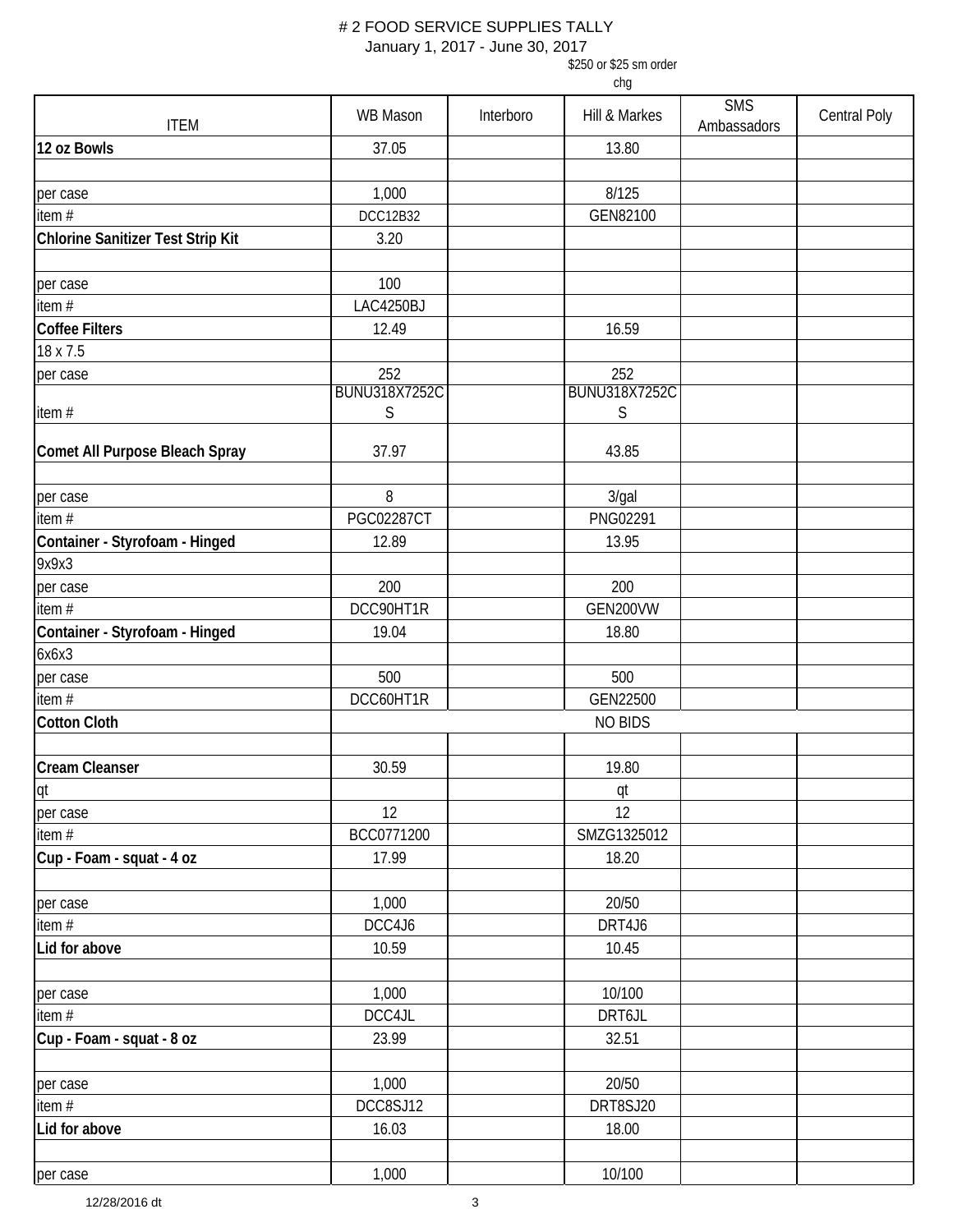January 1, 2017 - June 30, 2017

\$250 or \$25 sm order

| <b>ITEM</b>                                  | <b>WB Mason</b>   | Interboro | Hill & Markes  | <b>SMS</b><br>Ambassadors | <b>Central Poly</b> |
|----------------------------------------------|-------------------|-----------|----------------|---------------------------|---------------------|
| item#                                        | DCC12SL           |           | DRT20JL        |                           |                     |
| Cup: Hot/Cold, 8 oz                          | 16.56             |           | 17.36          |                           |                     |
| DC8J                                         |                   |           |                |                           |                     |
| per case                                     | 1,000             |           | 25/40          |                           |                     |
| item #                                       | DCC8J8            |           | DRT8J8         |                           |                     |
| Lid for above: Hot/Cold, 8 oz                | 11.26             |           | 10.71          |                           |                     |
|                                              |                   |           |                |                           |                     |
| per case                                     | 1,000             |           | 10/100         |                           |                     |
| item #                                       | DCC8JL            |           | DRT8JL         |                           |                     |
| Cup: Souffle, 2 oz                           | 21.91             |           | 22.05          |                           |                     |
| DC8J                                         |                   |           |                |                           |                     |
| per case                                     | 2,500             |           | 10/250         |                           |                     |
| item #                                       | DCC200PC          |           | <b>SLOB200</b> |                           |                     |
| Cup Lid: Souffle, 2 oz                       | 18.71             |           | 14.95          |                           |                     |
|                                              |                   |           |                |                           |                     |
| per case                                     | 2,500             |           | 25/100         |                           |                     |
| item $#$                                     | DCCPL2N           |           | SLOPL2         |                           |                     |
| Deli Container - clear w/lid - 12 oz -       |                   |           |                |                           |                     |
| rectangular                                  | 24.44             |           | 22.35          |                           |                     |
|                                              |                   |           |                |                           |                     |
| per case                                     | 252               |           | 200            |                           |                     |
| item #                                       | DCCC12DCPR        |           | GENAD12        |                           |                     |
| Dinex 8 oz disposible lids for 8 oz Turnbury |                   |           |                |                           |                     |
| mugs                                         | 47.99             |           | 36.95          |                           |                     |
|                                              |                   |           |                |                           |                     |
| per case                                     | 1,000             |           | 1M             |                           |                     |
| item #                                       | SLD2081886        |           | DIN30008775    |                           |                     |
| Dawn Dish Soap                               | 52.85             |           | 54.20          |                           |                     |
| gal<br>per case                              |                   |           |                |                           |                     |
|                                              | 4/gal             |           | 4/gal          |                           |                     |
| item#                                        | <b>PGC57445CT</b> |           | PNG57445       |                           |                     |
| Dishwasher Detergent                         | 32.29             |           | 31.03          |                           |                     |
| Cascade or equal                             | 45 oz             |           | 45 oz          |                           |                     |
| per case                                     | 9                 |           | 9              |                           |                     |
| item #                                       | <b>PGC40148CT</b> |           | PNG40148       |                           |                     |
| <b>Excaliber Sanitizer</b>                   |                   |           | <b>NO BIDS</b> |                           |                     |
|                                              |                   |           |                |                           |                     |
| Film - 18" x 500'                            | 62.99             |           | 11.99          |                           |                     |
|                                              |                   |           | 18x2000        |                           |                     |
| per case                                     | 5,000'            |           | roll           |                           |                     |
| item#                                        | PME75003815       |           | <b>WES182</b>  |                           |                     |
| Flash Dri                                    | 109.95            |           | 36.85          |                           |                     |
| 5 gal                                        |                   |           |                |                           |                     |
| per case                                     | $4$ /gal          |           | 5 gal          |                           |                     |
| item #                                       | SWR42430          |           | SMZC0710005    |                           |                     |
| Gloves - latex - small - for food handling   | 25.50             | 39.00     | 28.50          | 38.15                     | 31.12               |
| for food handling                            |                   |           |                |                           |                     |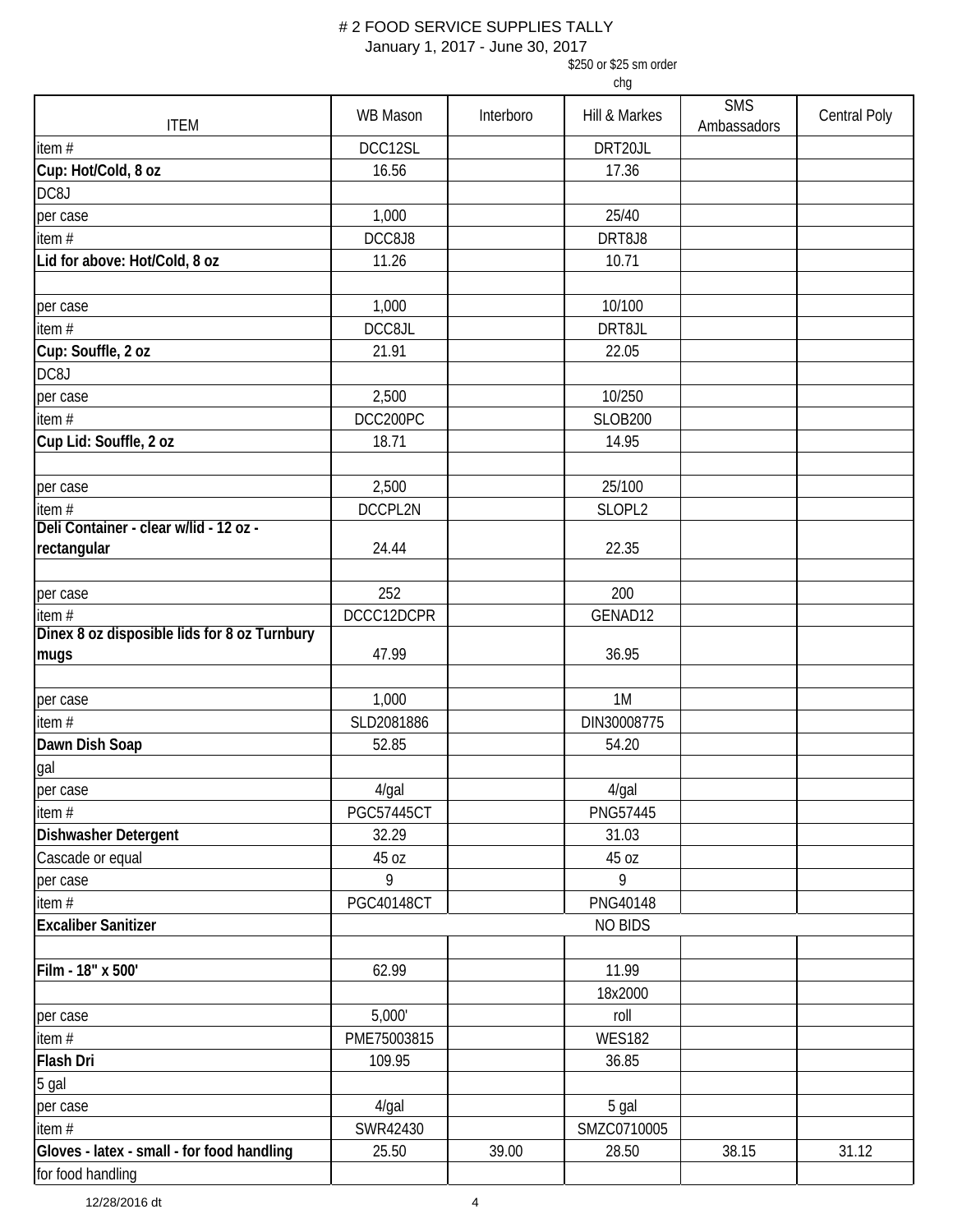January 1, 2017 - June 30, 2017

\$250 or \$25 sm order

| <b>ITEM</b>                                 | <b>WB Mason</b>    | Interboro                  | Hill & Markes    | <b>SMS</b><br>Ambassadors | Central Poly |
|---------------------------------------------|--------------------|----------------------------|------------------|---------------------------|--------------|
| per case                                    | 10/100             | 1,000                      | 10/100           | 1,000                     | 1,000        |
|                                             |                    | Med Pride/Elara-S-         |                  |                           |              |
| item#                                       | <b>CSWLGPPFGS</b>  | LG                         | ISL100202        | <b>SHLTXS</b>             | LGPPG-S      |
| Gloves - latex - medium - for food handling | 25.50              | 39.00                      | 28.50            | 38.15                     | 31.12        |
| for food handling                           |                    |                            |                  |                           |              |
| per case                                    | 10/100             | 1,000                      | 10/100           | 1,000                     | 1,000        |
|                                             |                    | Med Pride/Elara-           |                  |                           |              |
| item#                                       | <b>CSWLGPPFGM</b>  | M-LG                       | ISL100204        | <b>SHLTXM</b>             | LGPPG-M      |
| Gloves - latex - large - for food handling  | 25.50              | 39.00                      | 28.50            | 38.15                     | 31.12        |
|                                             |                    |                            |                  |                           |              |
| per case                                    | 10/100             | 1,000<br>Med Pride/Elara-L | 10/100           | 1,000                     | 1,000        |
| item#                                       | <b>CSWLGPPFGL</b>  | LG                         | ISL100206        | <b>SHLTXL</b>             | LGPPG-L      |
| Gloves - plastic - for food handling        | 2.32               | 37.00                      | 43.35            | 28.25                     |              |
|                                             |                    |                            |                  |                           |              |
| per case                                    | 500                | 10,000                     | 10/10/100        | 1,000                     |              |
| item#                                       | AKRHD903500        | INT-S,M,L,XL-PG            | ISL104GB2-6      | <b>SHVIN</b>              |              |
| <b>Hair Nets</b>                            | 14.55              | 97.00                      | 101.80           | 29.85                     |              |
|                                             |                    |                            | brown            |                           |              |
| per case                                    | 144                | 1,440                      | 10/144           | 1,000                     |              |
| item $#$                                    | BZLHN400DBS        | MPR-70424                  | FDIHN500BR       | <b>SHNET</b>              |              |
| <b>Heavy Duty Floor Cleaner</b>             | 32.29              |                            | 16.85            |                           |              |
| liquid                                      |                    |                            |                  |                           |              |
| per case                                    | 4 gal              |                            | 4 gal            |                           |              |
| item $#$                                    | BCC1670400         |                            | SMZB0320004      |                           |              |
| <b>Laundry Detergent</b>                    | 59.09              |                            | 20.65            |                           |              |
| liquid                                      |                    |                            |                  |                           |              |
| per case                                    | 5 gal              |                            | 4 gal            |                           |              |
| item#                                       | BCC4707800         |                            | SMZW420004       |                           |              |
| <b>Laundry Detergent</b>                    | 42.29              |                            | 22.40            |                           |              |
| powder                                      |                    |                            |                  |                           |              |
| per case                                    | 50#                |                            | 50#              |                           |              |
| item $#$                                    | <b>CEB4050LB</b>   |                            | SMZC0597050      |                           |              |
| <b>Lime Away</b>                            | 80.67              |                            | 23.40            |                           |              |
|                                             |                    |                            |                  |                           |              |
| per case                                    | 4 gal              |                            | 4 gal            |                           |              |
| item#                                       | JELCL4PRO          |                            | SMZL2125004      |                           |              |
| Napkins - 1 ply                             | 22.51              |                            | 24.00            |                           |              |
| per case                                    | 6,000              |                            | 6,000            |                           |              |
| item $#$                                    | MOR1250            |                            | <b>MOR1250MS</b> |                           |              |
| Pan Liners                                  | 29.42              |                            | 29.60            |                           |              |
| 16.375" x 24.375"                           |                    |                            |                  |                           |              |
| per case                                    | 1,000              |                            | 1,000            |                           |              |
| item $#$                                    | <b>GENPANLINER</b> |                            | PPC030001        |                           |              |
| Paper Place Mats                            | 9.95               |                            | 15.27            |                           |              |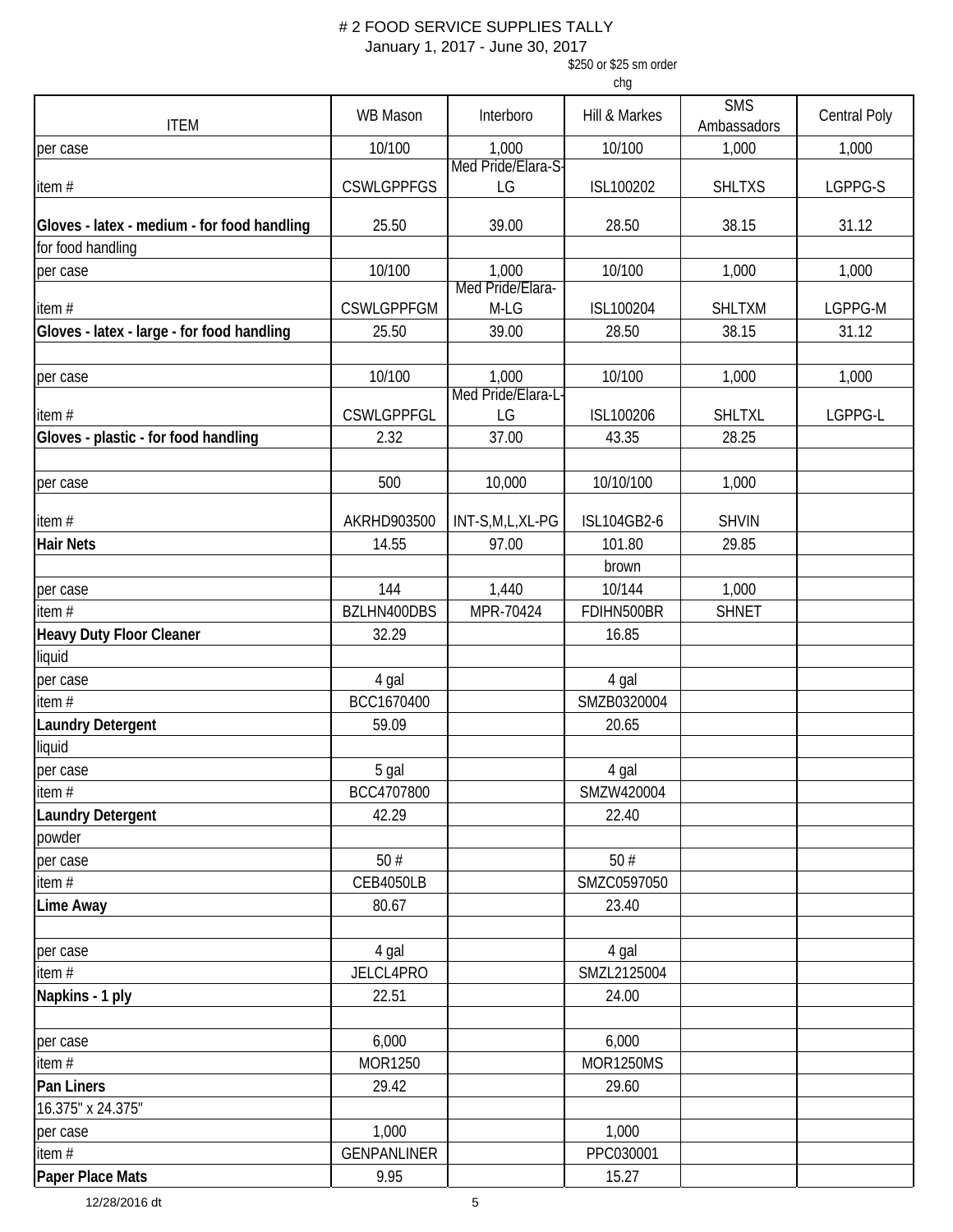January 1, 2017 - June 30, 2017

\$250 or \$25 sm order

|                         | WB Mason     | Interboro | Hill & Markes | <b>SMS</b>  | <b>Central Poly</b> |
|-------------------------|--------------|-----------|---------------|-------------|---------------------|
| <b>ITEM</b>             |              |           |               | Ambassadors |                     |
| white                   |              |           |               |             |                     |
| per case                | 1,000        |           | 1,000         |             |                     |
| item#                   | LMILP100     |           | <b>SNF150</b> |             |                     |
| Paper Place Mats        | 16.39        |           | 17.30         |             |                     |
| green                   |              |           |               |             |                     |
| per case                | 1,000        |           | 1,000         |             |                     |
| item#                   | BPHM310528   |           | SNF6025       |             |                     |
| Paper Place Mats        | 17.72        |           | 17.30         |             |                     |
| red                     |              |           |               |             |                     |
| per case                | 1,000        |           | 1,000         |             |                     |
| item#                   | BP17805175   |           | SNF6005       |             |                     |
| Paper Towels - Brown    |              |           | 38.80         |             | 15.49               |
| (for Towel Master)      |              |           |               |             |                     |
| per case                |              |           | 12/450        |             | 12                  |
| item#                   |              |           | GPF19724      |             | <b>P720N</b>        |
| Paper Towels - White    | 17.49        |           | 15.75         |             | 17.90               |
| regular roll            |              |           | 85            |             |                     |
| per case                | 32           |           | 30            |             | 30                  |
| item#                   | HVN410130    |           | CAS4073A1     |             | 6350                |
| <b>Plastic Forks</b>    | 4.99         |           | 5.29          |             | 7.00                |
| bulk                    |              |           |               |             |                     |
| per case                | 1,000        |           | 1,000         |             | 1,000               |
| item $#$                | CSWFPPWP1000 |           | NPP406010     |             | <b>FPPWP</b>        |
| <b>Plastic Knives</b>   | 4.99         |           | 5.29          |             | 7.00                |
| bulk                    |              |           |               |             |                     |
| per case                | 1,000        |           | 1,000         |             | 1,000               |
| item#                   | CSWKPPWP1000 |           | NPP406017     |             | <b>KNPPWP</b>       |
| <b>Plastic Spoons</b>   | 4.99         |           | 5.29          |             | 7.00                |
| bulk                    |              |           |               |             |                     |
| per case                | 1,000        |           | 1,000         |             | 1,000               |
| item#                   | CSWSPPWP1000 |           | NPP406014     |             | <b>TSPPWP</b>       |
| <b>Plastic Wrap</b>     | 14.54        |           | 11.99         |             | 14.29               |
| 18 x 2,000              |              |           |               |             |                     |
| per case                | 2,000'       |           |               |             |                     |
| item#                   | PME75003831  |           | <b>WES182</b> |             | 182                 |
| Plates - paper - 6"     | 10.10        |           | 9.67          |             |                     |
| per case                | 1,000        |           | 10/100        |             |                     |
| item#                   | AJMPP6GREWH  |           | ASP10106      |             |                     |
| Plates - paper - 9"     | 15.03        |           | 16.95         |             |                     |
| per case                | 1,000        |           | 12/100        |             |                     |
| item#                   | AJMPP9GREWH  |           | ASP121005     |             |                     |
| Plates - styrofoam - 9" | 12.55        |           | 12.75         |             |                     |
| per case                | 500          |           | 4/125         |             |                     |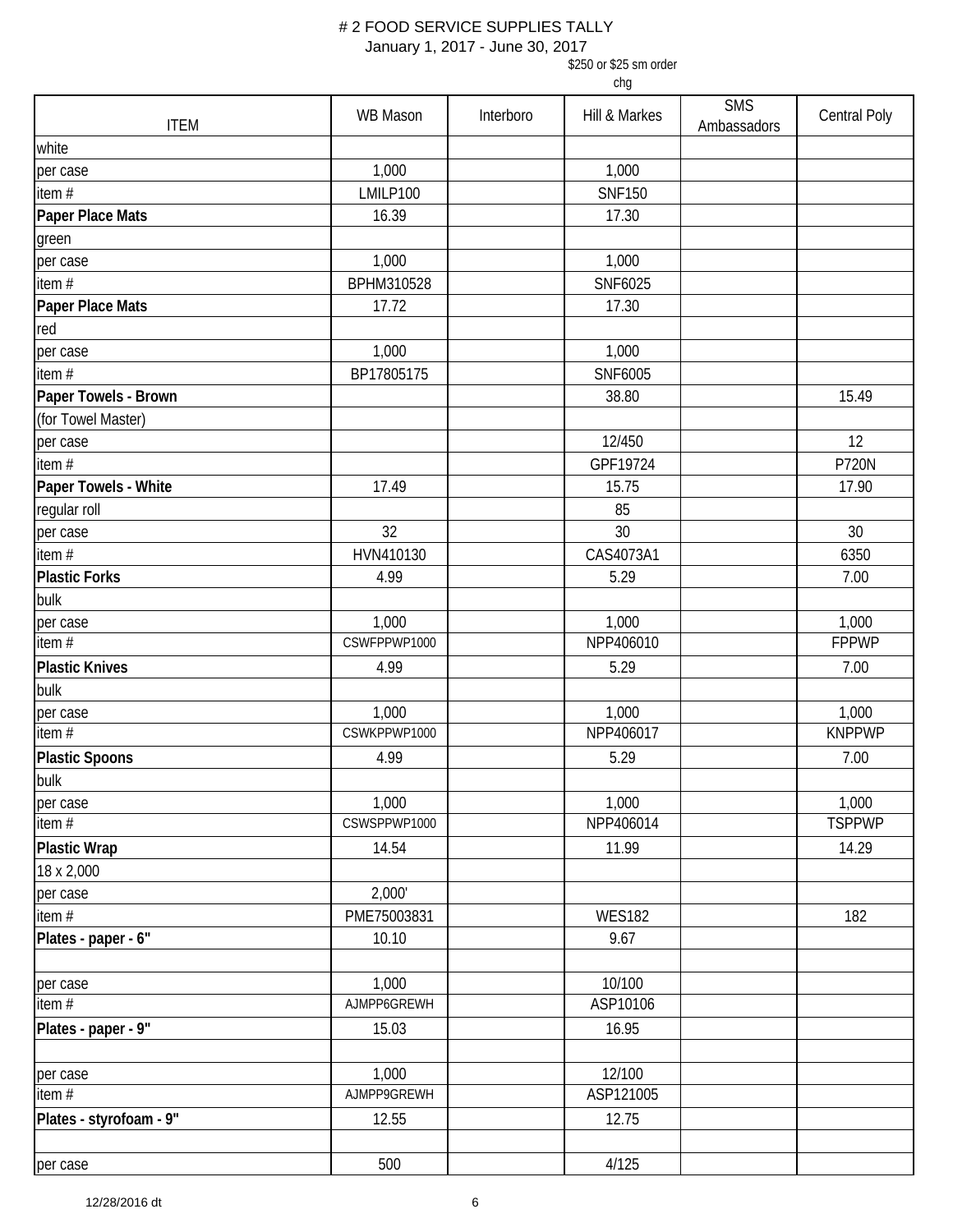January 1, 2017 - June 30, 2017

\$250 or \$25 sm order

| <b>ITEM</b>                         | WB Mason      | Interboro | Hill & Markes   | <b>SMS</b><br>Ambassadors | Central Poly |
|-------------------------------------|---------------|-----------|-----------------|---------------------------|--------------|
| item $#$                            | SGV4665100    |           | GEN80900        |                           |              |
| Plates - styrofoam - 10.25"         | 23.49         |           | 27.00           |                           |              |
|                                     |               |           |                 |                           |              |
| per case                            | 500           |           | 500             |                           |              |
| item#                               | GNP81000      |           | GEN81000        |                           |              |
| Powder Cleaner                      | 16.05         |           | 20.74           |                           |              |
| qt                                  | 21 oz         |           | 21 oz           |                           |              |
| per case                            | 24            |           | 24              |                           |              |
| item $#$                            | CALICCP752088 |           | CAL752088       |                           |              |
| Sacks 1/6                           | 29.69         |           | 29.98           |                           |              |
|                                     |               |           |                 |                           |              |
| per case                            | 500           |           | 500             |                           |              |
| item $#$                            | BAGSK1652     |           | DUO80076        |                           |              |
| <b>Scotch Brite Pads</b>            | 4.22          |           | 11.35           |                           |              |
|                                     |               |           |                 |                           |              |
| per case                            | 20            |           | 6/10            |                           |              |
| item #                              | <b>BWK196</b> |           | DSCMD69         |                           |              |
| Speedball Cleaner                   | 26.95         |           | 18.80           |                           |              |
|                                     |               |           | qt              |                           |              |
| per case                            | $4$ /gal      |           | 12              |                           |              |
| item $#$                            | BCC1730400    |           | SMZC0595012     |                           |              |
| <b>Stainless Steel Scrubber</b>     | 10.33         |           | 34.10           |                           |              |
|                                     |               |           |                 |                           |              |
| per case                            | 12            |           | 6/12            |                           |              |
| item $#$                            | BWK50         |           | <b>ROYS7756</b> |                           |              |
| Tray - aluminum - 3 compartment HDM |               |           | 33.40           |                           |              |
|                                     |               |           | w/lid           |                           |              |
| per case                            |               |           | 200             |                           |              |
| item $#$                            |               |           | PACY7139TP      |                           |              |
| <b>Water Test Strips</b>            | 4.95          |           |                 |                           |              |
| QUAQR 7347636                       |               |           |                 |                           |              |
| per case                            | 100/tube      |           |                 |                           |              |
| item #                              | LAC2951       |           |                 |                           |              |
| Wypalls x 60                        | 13.64         |           | 11.95           |                           |              |
| 2 ply / 85 sht                      |               |           |                 |                           |              |
| per case                            | 180           |           | 180             |                           |              |
| item#                               | KCC34015      |           | KIM34015        |                           |              |
| Zappers All Purpose Towel           | 39.99         |           | 52.50           |                           |              |
| blue                                |               |           |                 |                           |              |
| per case                            | 45            |           | 150             |                           |              |
| item#                               | BP21380003    |           | CHX03120011     |                           |              |
| 3 Compartment Trays                 | 32.99         |           | 155.00          |                           |              |
| Oliver                              |               |           |                 |                           |              |
| per case                            | 250           |           | 600             |                           |              |
| item #                              | WPPP73930CP   |           | OLV2103         |                           |              |
| 32 oz Spray Bottle                  | .40           |           | .41             | 2.95                      |              |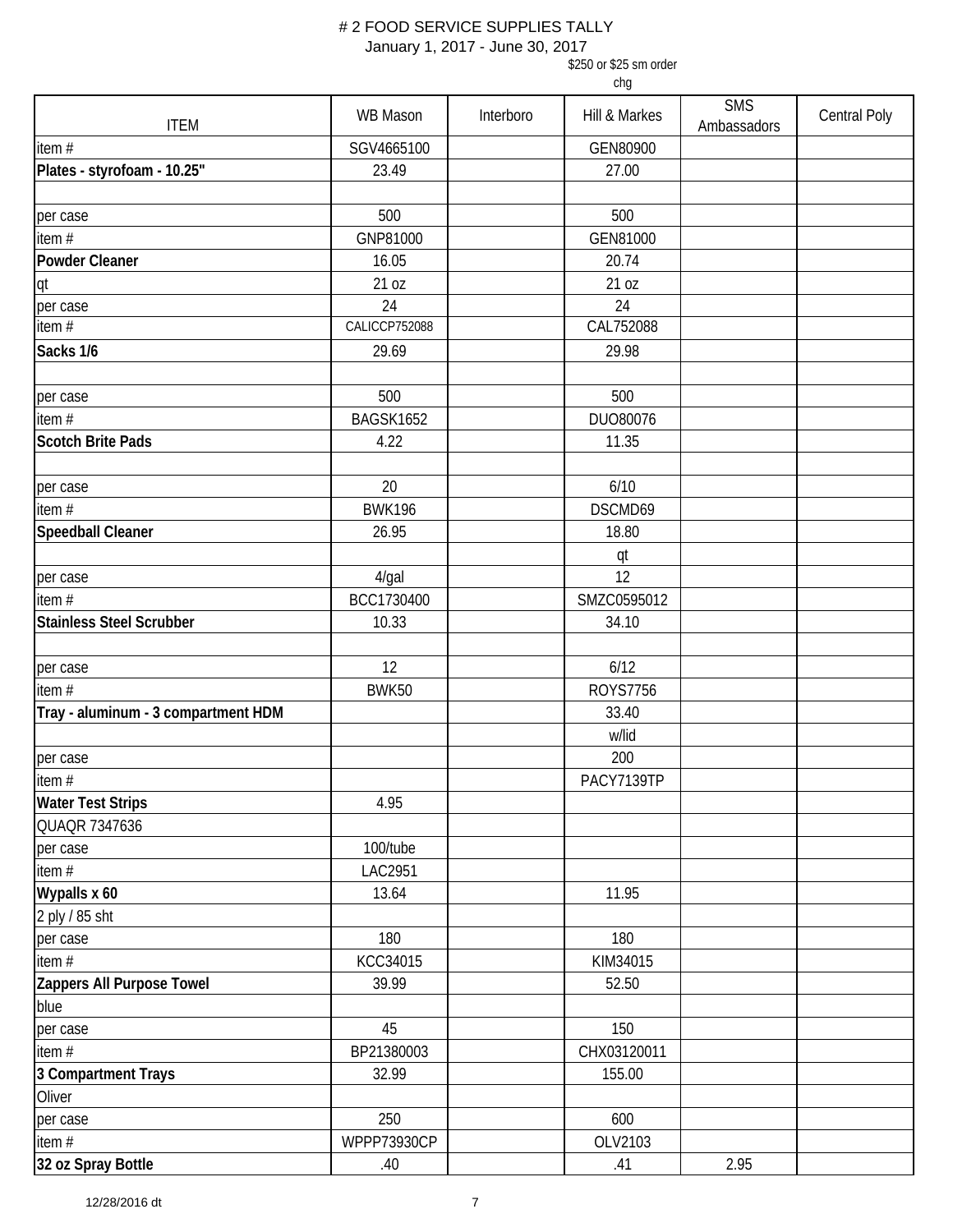January 1, 2017 - June 30, 2017

\$250 or \$25 sm order

| <b>ITEM</b>                           | WB Mason   | Interboro | Hill & Markes    | <b>SMS</b>       | Central Poly |
|---------------------------------------|------------|-----------|------------------|------------------|--------------|
|                                       |            |           |                  | Ambassadors      |              |
| per case                              | ea         |           | ea               | ea               |              |
| item#                                 | COCP932CG  |           | <b>IMP5032WG</b> | SHSPRAY          |              |
| Trigger Sprayer for 32 oz Bottle      | .40        |           | .38              | 2.87             |              |
|                                       |            |           |                  |                  |              |
| per case                              | ea         |           | ea               | ea               |              |
| item $#$                              | COCP902RW9 |           | <b>IMP4902</b>   | <b>SHTRIGSPY</b> |              |
| Apex Dishwasher Solid                 |            |           | 103.43           |                  |              |
| 17062                                 |            |           |                  |                  |              |
| per case                              |            |           | 6/6.75#          |                  |              |
| item#                                 |            |           | ECO17062         |                  |              |
| Fast Foam Degreaser                   |            |           | 43.52            |                  |              |
| 10126                                 |            |           |                  |                  |              |
| per case                              |            |           | 6/32 oz          |                  |              |
| item#                                 |            |           | ECO10126         |                  |              |
| <b>Solid Power XL</b>                 |            |           | 94.47            |                  |              |
| 6100185                               |            |           |                  |                  |              |
| per case                              |            |           | 4/9#             |                  |              |
| item#                                 |            |           | ECO6100185       |                  |              |
| Oasis 115 XP Floor Cleaner            |            |           | 38.20            |                  |              |
| 10625                                 |            |           |                  |                  |              |
| per case                              |            |           | $2.5$ gal        |                  |              |
| item#                                 |            |           | ECO10625         |                  |              |
| Oasis 100 Neutral All Purpose Cleaner |            |           | 54.56            |                  |              |
| 14522                                 |            |           |                  |                  |              |
| per case                              |            |           | 2.5 gal          |                  |              |
| item#                                 |            |           | ECO14522         |                  |              |
| <b>Oasis Sanitizer</b>                |            |           | 85.06            |                  |              |
| 17708                                 |            |           |                  |                  |              |
| per case                              |            |           | $2.5$ gal        |                  |              |
| item $#$                              |            |           | ECO17708         |                  |              |
| Liquid Dish Detergent                 |            |           | 37.25            |                  |              |
| 11262                                 |            |           |                  |                  |              |
| per case                              |            |           | $4$ /gal         |                  |              |
| item#                                 |            |           | ECO11262         |                  |              |
| Rinse Additive - Solid Brilliance     |            |           | 157.97           |                  |              |
| 25395                                 |            |           |                  |                  |              |
| per case                              |            |           | 2/2.5#           |                  |              |
| item#                                 |            |           | ECO25395         |                  |              |
| Scout Pot & Pan Cleaner               |            |           | 92.86            |                  |              |
| 10906                                 |            |           |                  |                  |              |
| per case                              |            |           | $2/2$ gal        |                  |              |
| item#                                 |            |           | ECO10906         |                  |              |
| Wash N Walk Floor Cleaner             |            |           | 84.97            |                  |              |
| 6100731                               |            |           |                  |                  |              |
| per case                              |            |           | $2.5$ gal        |                  |              |